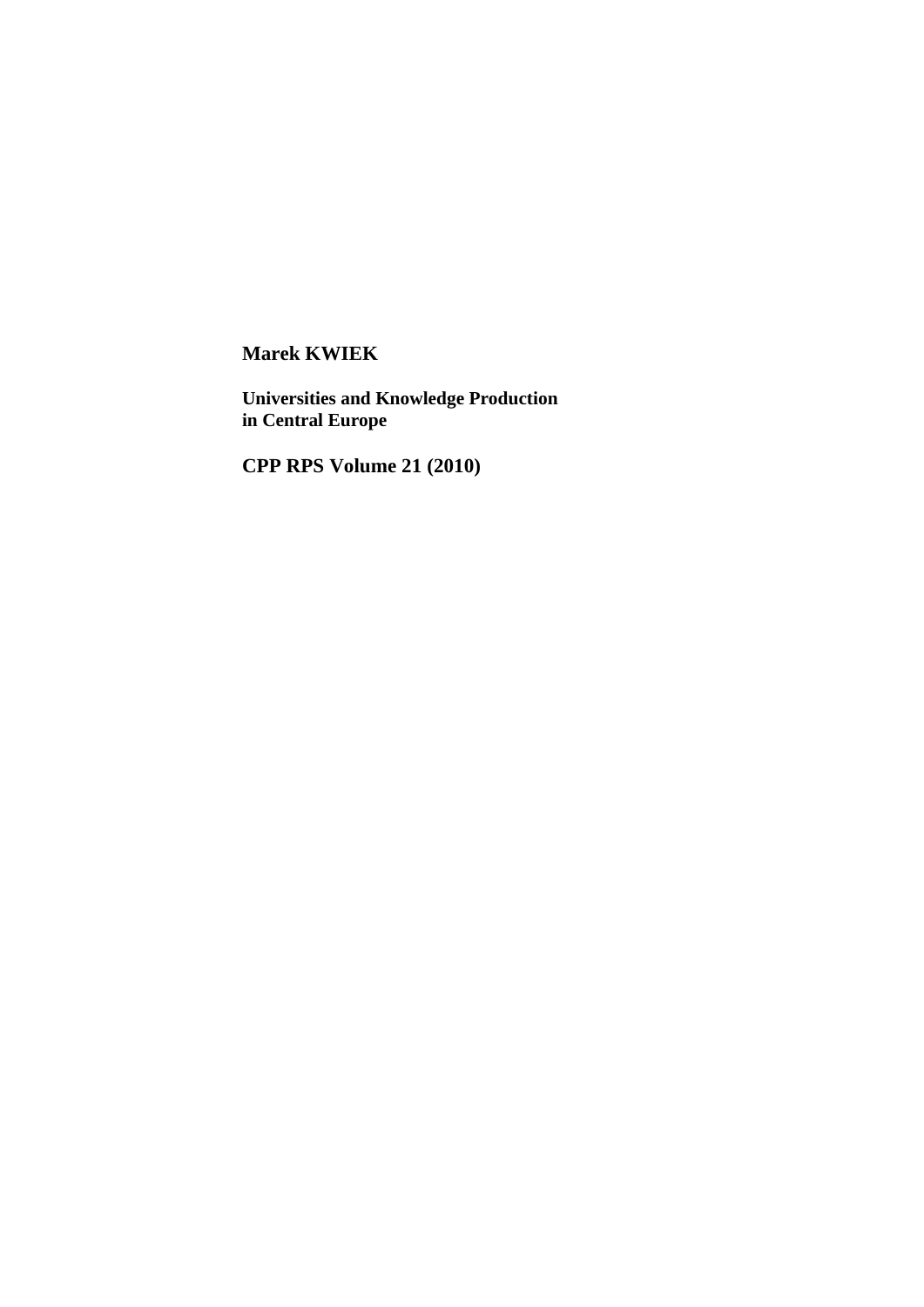## **Correspondence to the Author:**

Professor Dr. hab. Marek Kwiek Center for Public Policy Studies (CPP), Director Poznan University ul. Szamarzewskiego 89 60-569 Poznan, Poland e-mail [kwiekm@amu.edu.pl](mailto:kwiekm@amu.edu.pl)

**A list of the Center for Public Policy Studies "Research Papers"** and other currently published publications is available online at the CPP website [http://www.cpp.amu.edu.pl/publications.htm.](http://www.cpp.amu.edu.pl/publications.htm)

## **Hard copies of the research papers are available upon request**

**The Center for Public Policy Studies (CPP)** is an autonomous research unit of Poznan University, Poland, founded in 2002. It focuses on research in social sciences, mostly through large-scale comparative European and international research projects. Its major areas of interest include: higher education policy and research in national, European and global perspectives; research and development policies; university management and governance; reforming higher education and its legislation in Central and Eastern Europe; higher education and regional development; public services; the processes of Europeanization and globalization; theories of the welfare state; theories of democracy, as well as political and economic transition in European postcommunist countries. See [http://www.cpp.amu.edu.pl/htm.](http://www.cpp.amu.edu.pl/htm)

**The CPP Research Papers Series** is intended to disseminate the findings of work in progress and to communicate preliminary research results to the academic community and the wider audience. Papers are subject to further revisions and therefore all comments and suggestions to authors are welcome.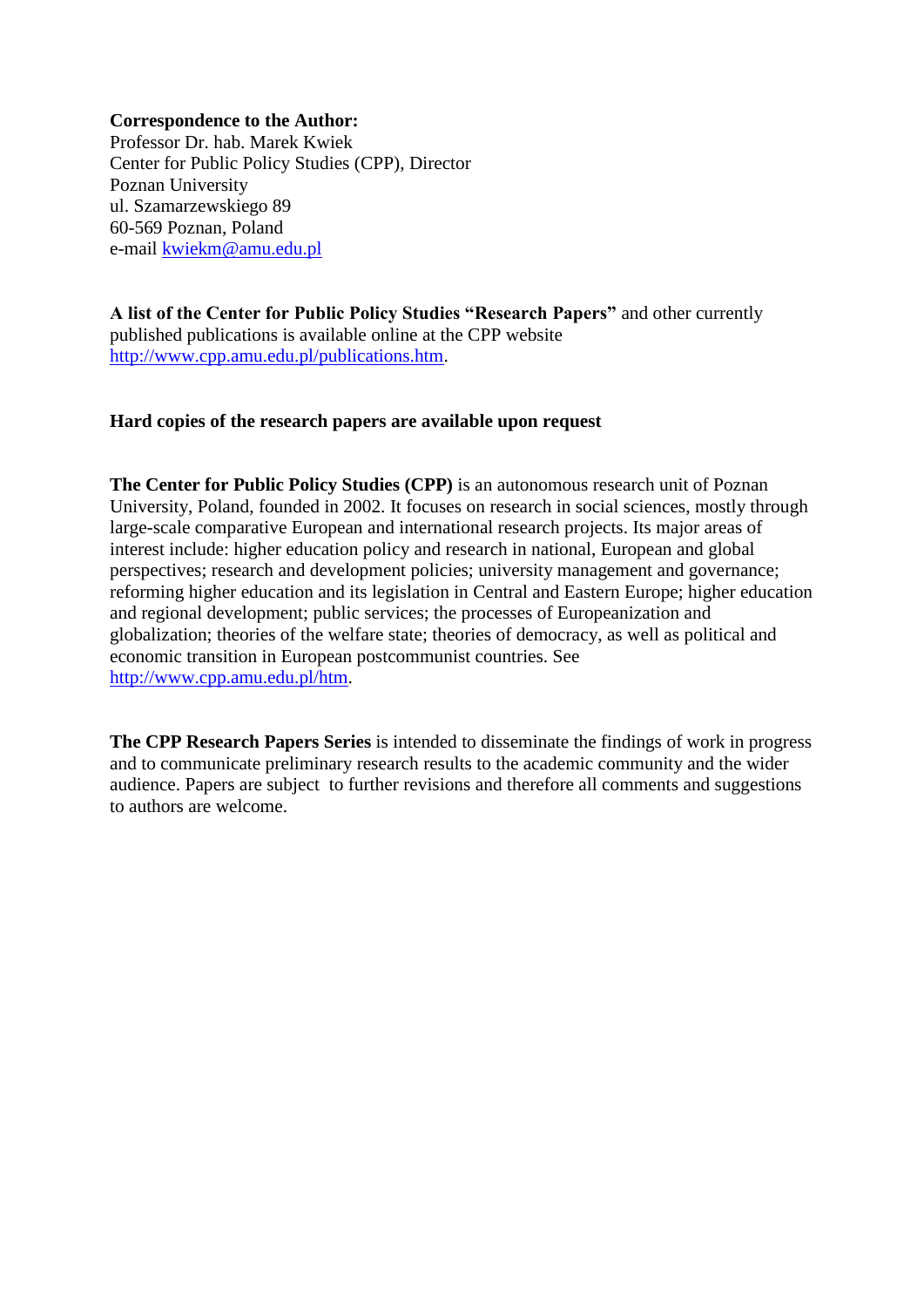# **Universities and Knowledge Production in Central Europe**

## **Introduction**

<u>.</u>

In the knowledge economy, knowledge has become the crucial source of added value (Stehr 2002: 17).<sup>1</sup> Definitions of the knowledge economy abound: as Foray puts it:

by knowledge-based economies I mean, essentially, economies in which the proportion of knowledge-intensive jobs is high, the economic weight of information sectors is a determining factor, and the share of intangible capital is greater than that of tangible capital in the overall stock of real capital (Foray 2006: ix; see also Leydesdorff 2006 and Stehr 1994).

There seem to be no fundamental differences between understandings of the concept of the knowledge economy in social sciences and in international organizations. As the World Bank defined it recently,

A knowledge economy is one in which knowledge assets are deliberately accorded more importance than capital and labor assets, and where the quantity and sophistication of the knowledge pervading economic and societal activities reaches very high levels (World Bank 2007: 14; see also OECD 1996).

This chapter explores the question of knowledge production in the four Central European economies, all OECD members (Poland, Hungary, the Czech Republic and the Slovak Republic) in the context of the knowledge economy, economic competitiveness and research intensity.<sup>2</sup> I argue that, today, they are not "knowledge economies" to the same extent as their

<sup>&</sup>lt;sup>1</sup> The paper will be published in Paul Temple (ed.), *Universities in the Knowledge Economy*. *Higher education organisation and global change*, New York: Routledge, 2011.

 $2$  The paper focuses on "Central Europe" rather than on (more traditional in social sciences and economics) "Central and Eastern Europe": although, for almost two decades, Central and Eastern Europe (CEE) was the major political, economic, social and geographic point of reference in research into postcommunist transition countries, the countries in question have become too diversified today to analyze them under a single label.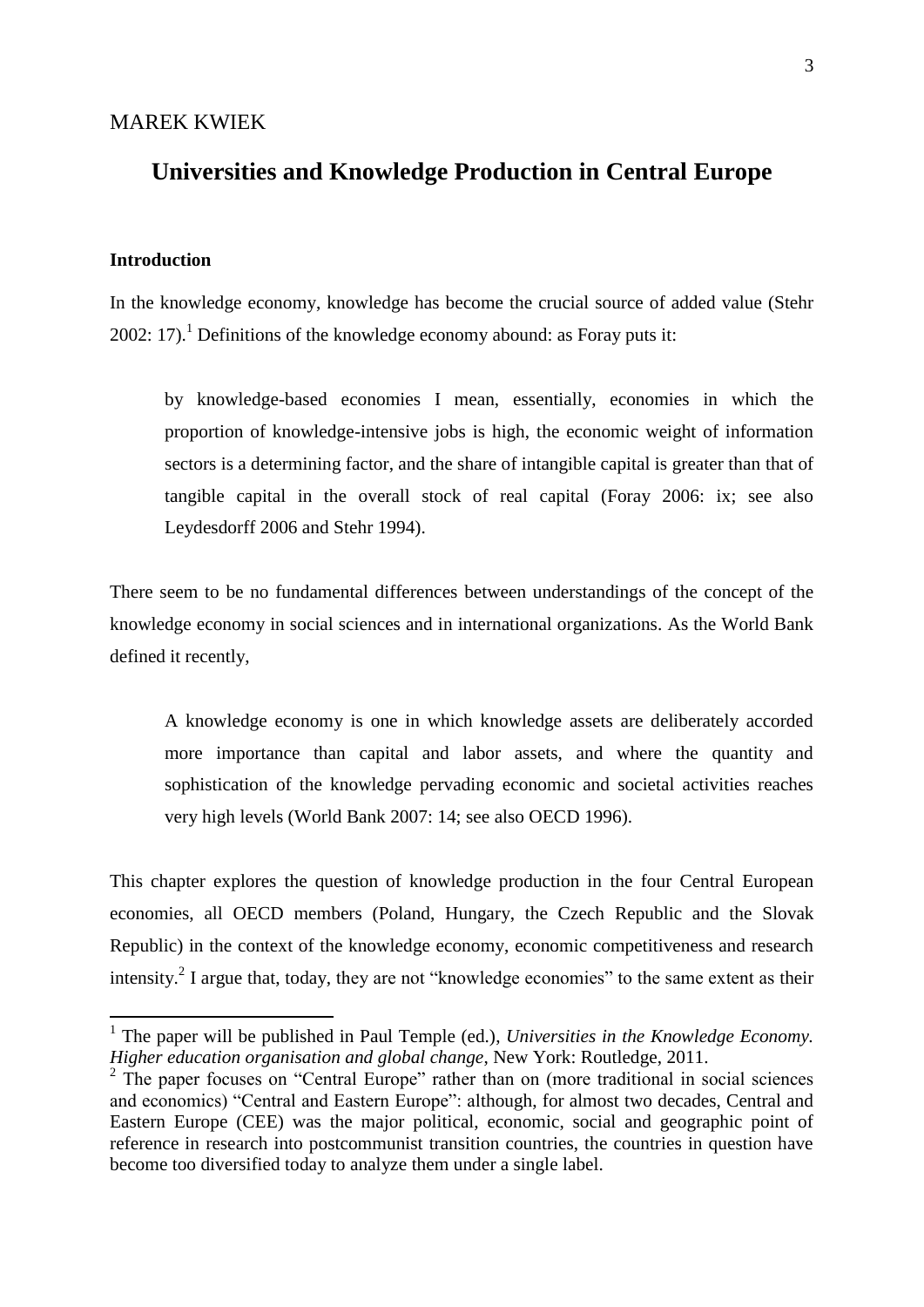more affluent and technologically advanced Western European counterparts. Therefore one of the major themes of the chapter is an ongoing East/West divide in knowledge production resulting from a high path dependency for the economy, society, as well as higher education and research and development systems in the region. I also argue that the communist legacy in Central European countries matters substantially: it matters for their economies, in transition to market economies; it matters for their societies, in transition to what are sometimes termed "postcommunist welfare states"; and it matters for both educational and research and innovation systems crucial for knowledge production. The three areas (economies, societies, and higher education and research systems) are closely interlinked and an assessment of knowledge production requires an analysis of their interrelations.

How deep is the divide between knowledge production in Central Europe and in major Western European economies? To what extent is the divide today is driven by hard (difficult to change in the medium-run) factors, and to what extent by soft factors (more easily changeable)? The former factors include levels of public funding in higher education and research systems, the social and age structure of the workforce by levels of education and by types of professions, the structure of employment by major economic sectors, and the overall national level of economic competitiveness. The latter, soft, factors include funding and governance modes in higher education and research systems, access policies in higher education and the matching of education systems and the labor market, as well the majority of factors related to business, legal and institutional environments (as, for instance, reported annually by the World Bank via the "ease of doing business" indicators, World Bank 2010).

Both hard and soft factors link the patterns of ongoing knowledge production in the region to the communist and postcommunist legacies. Social and economic change takes time and, from a current perspective, the two decades of transformation (1990-2010) are not enough to bridge the gap between the East and the West in knowledge production. Universities in Central Europe are changing, sometimes rapidly but most often gradually, but Western European universities have been changing even more rapidly in the last twenty years, as comparative studies indicate (see Shattock 2008, Bonaccorsi and Daraio 2007, Maassen and Olsen 2007). As commentators note about public services in general in the region (and which can be applied to higher education), "social transformation, including the adoption of a new value system and social behavioral pattern, is not a process of one or two decades. It takes generations. Based on the economic and political transformation, gradual social adjustment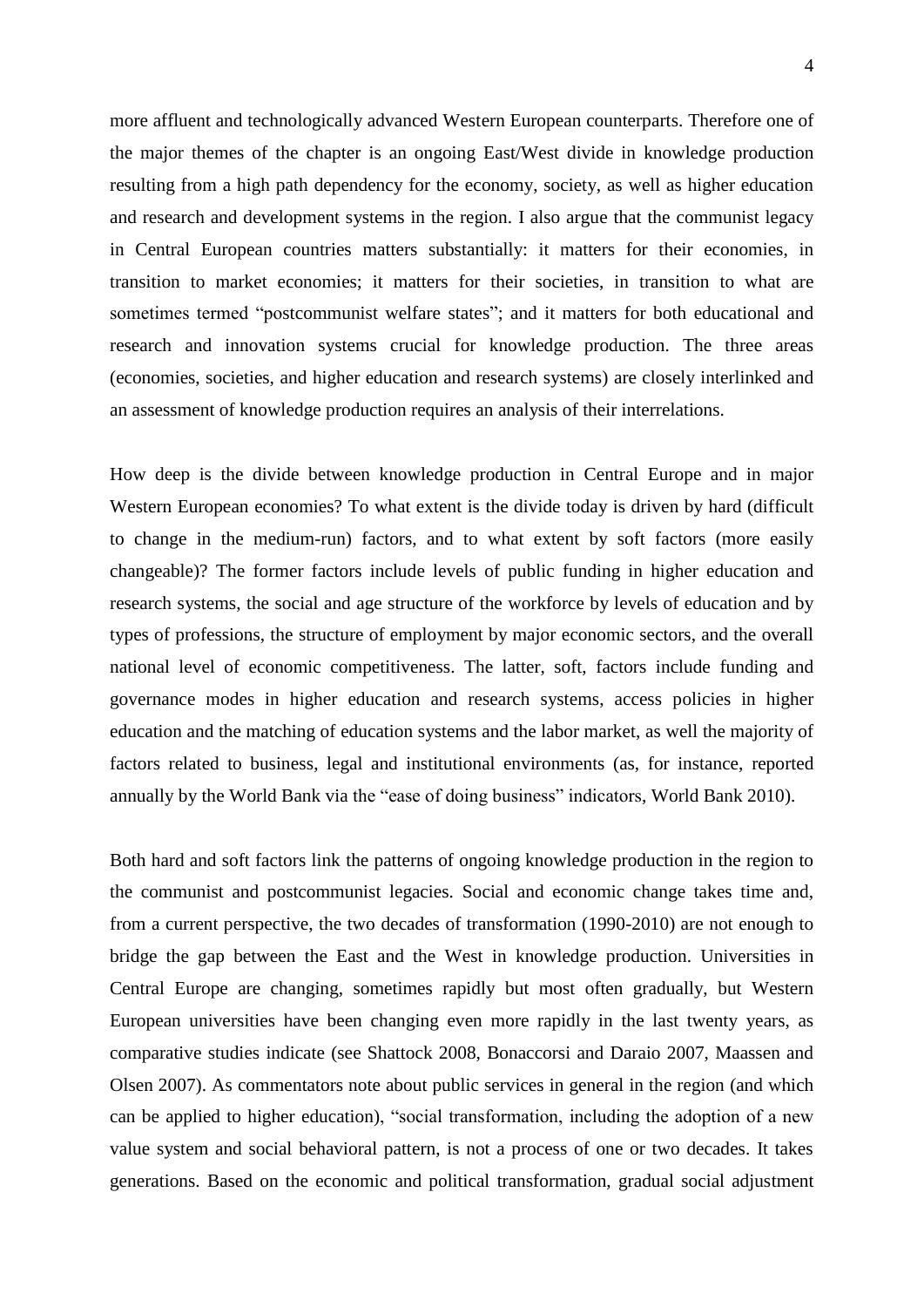may follow. History, however, remains part of the present for a long time" (Berend 2007: 279).

Universities in Central Europe are desperately struggling to remain in the outer layers of the dramatically changing global academic centre. Without thoughtful higher education and research policies, combined with radically increased research funding and new funding modes, they might move from the outer layers of the centre to the global academic periphery. The processes in question can be most clearly observed through the analysis of trends over time in various global competitiveness indexes and in various European and global university rankings. What is especially revealing is the trends over time in those pillars of economic competitiveness (to refer to the annually reported *Global Competitiveness Index*) which refer directly to higher education, research and innovation systems and the trends in the four Central European economies under discussion. In particular, Central European academics and policymakers in charge of higher education should no longer believe in three interrelated myths, still popular in the region: first, the myth that postcommunist universities, due to their history, are exceptional in Europe and their exceptionality should be preserved (exceptional in being systematically inward-looking and academically-driven institutions, isolated from concerns of both society and the economy); second, the myth that postcommunist universities as public sector institutions are radically different from all other public sector institutions, and immune from the impact of global and European public sector reforms; and, third, the myth that knowledge production can be more visible in reformed (in both funding and governance modes) higher education systems even with current low public expenditures on research and development. The three myths have been powerful inhibitors to knowledge production in the region and have been shared throughout the two decades of the transition and accession period by academics and policymakers.

## **Knowledge production and historical legacies**

Knowledge production in Central European economies is strongly linked to their legacies of operating for fifty years in command-driven communist economies, and to wider postcommunist transition processes in the last twenty years. The historical legacies relevant for the knowledge production in the region include the following parameters: economy and society (rather than merely politics), public services (social policies, leading to the "emerging" welfare states, as opposed to "established" welfare states, Castles et al. 2010),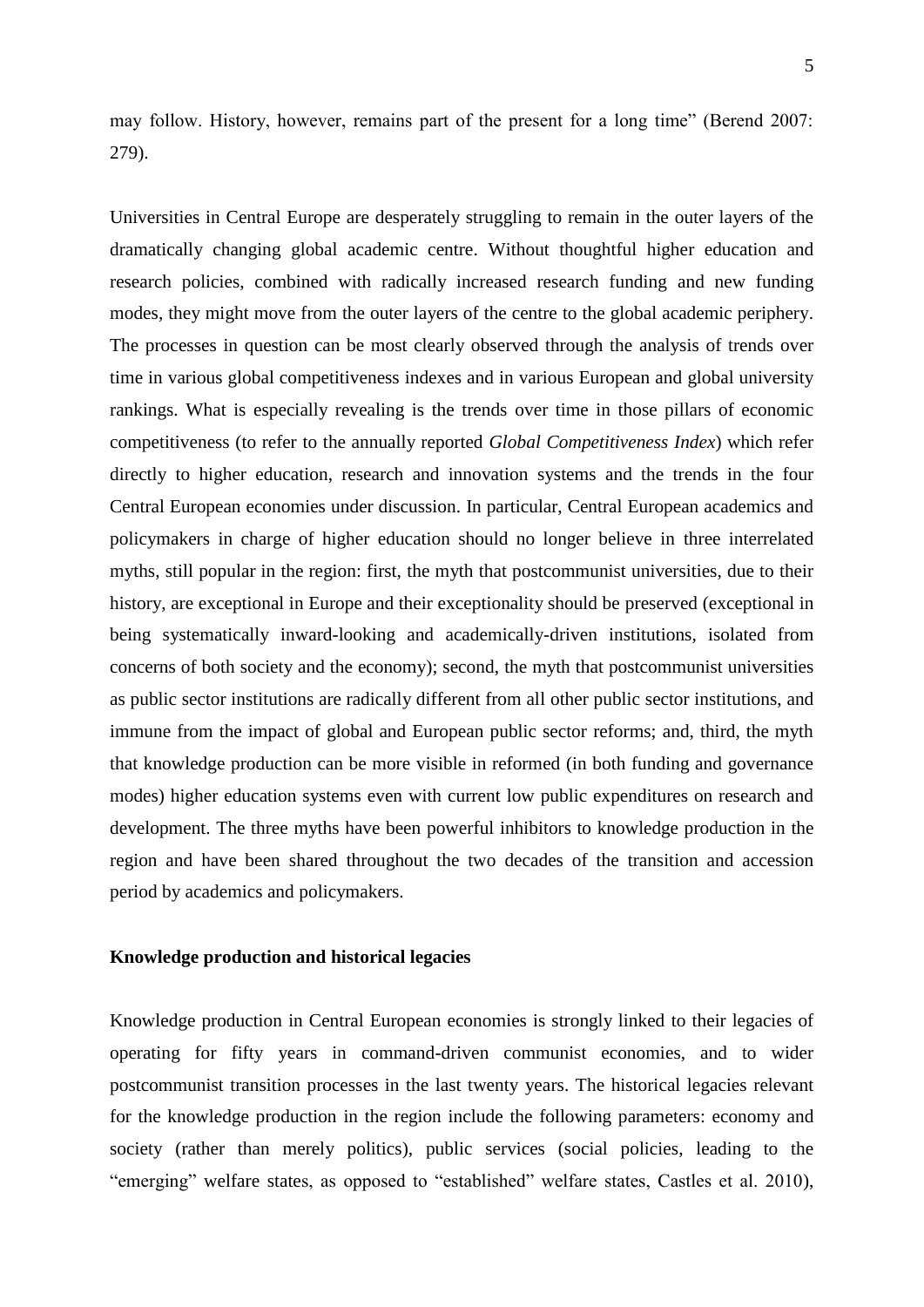higher education policies (including especially governance and funding reforms), and research and innovation policies (especially those related to academic entrepreneurialism and university-enterprise partnerships).

## **The fiscal context: communist and transition periods**

The fiscal context in which knowledge is produced in universities and in which universities operate in Central Europe is of critical importance for the present discussion. In postcommunist Central Europe, there has been a continuing conflict between the need for high-quality higher education and powerful fiscal constraints, especially in the 1990s when higher education systems were under the first-wave of reform pressures (see for details, Cunning et al. 2007: 29). Central European countries in general have similar funding modes for financing public higher education: financial aid to students is combined with the avoidance of charging them tuition fees. A dual-track system is prevalent in the region: feefree higher education is available for regular students (disproportionately coming from socially and economically privileged families; only Poland being an "equity success story", with decreasing inequality in access to higher education, Kwiek 2008c) admitted via competitive entrance exams, and a special fee-paying track available for those who fail to gain admission – which tends to "penalize students from disadvantaged families" (Cunning et al. 2007: 29) and raises serious equity concerns. Funding modes for both higher education and for research performed in higher education, most often in separate streams, have had powerful and long-term impacts on knowledge production in universities: generally, the focus of universities in Central Europe, especially in the 1990s, has been on the teaching mission. The research mission (as well as the third mission), in general, has been systematically denigrated throughout the region for almost two decades, despite differences between the four countries, related to various attempts at reforming governance and funding patterns, especially in the 2000s – the Polish reforms of 2008-2011 being an interesting example of introducing "new rules of the game", see Kwiek and Maassen 2011. Drastic public underfunding of universities in the 1990s led both academic institutions and individual academics to apply various "survival strategies", related mostly to introducing fee-based university programmes for parttime students in public universities and teaching in private higher education institutions by academics from public institutions (see on the two types of privatization in Kwiek 2010 and on the emergent public-private dynamics in higher education in Kwiek 2011). The survival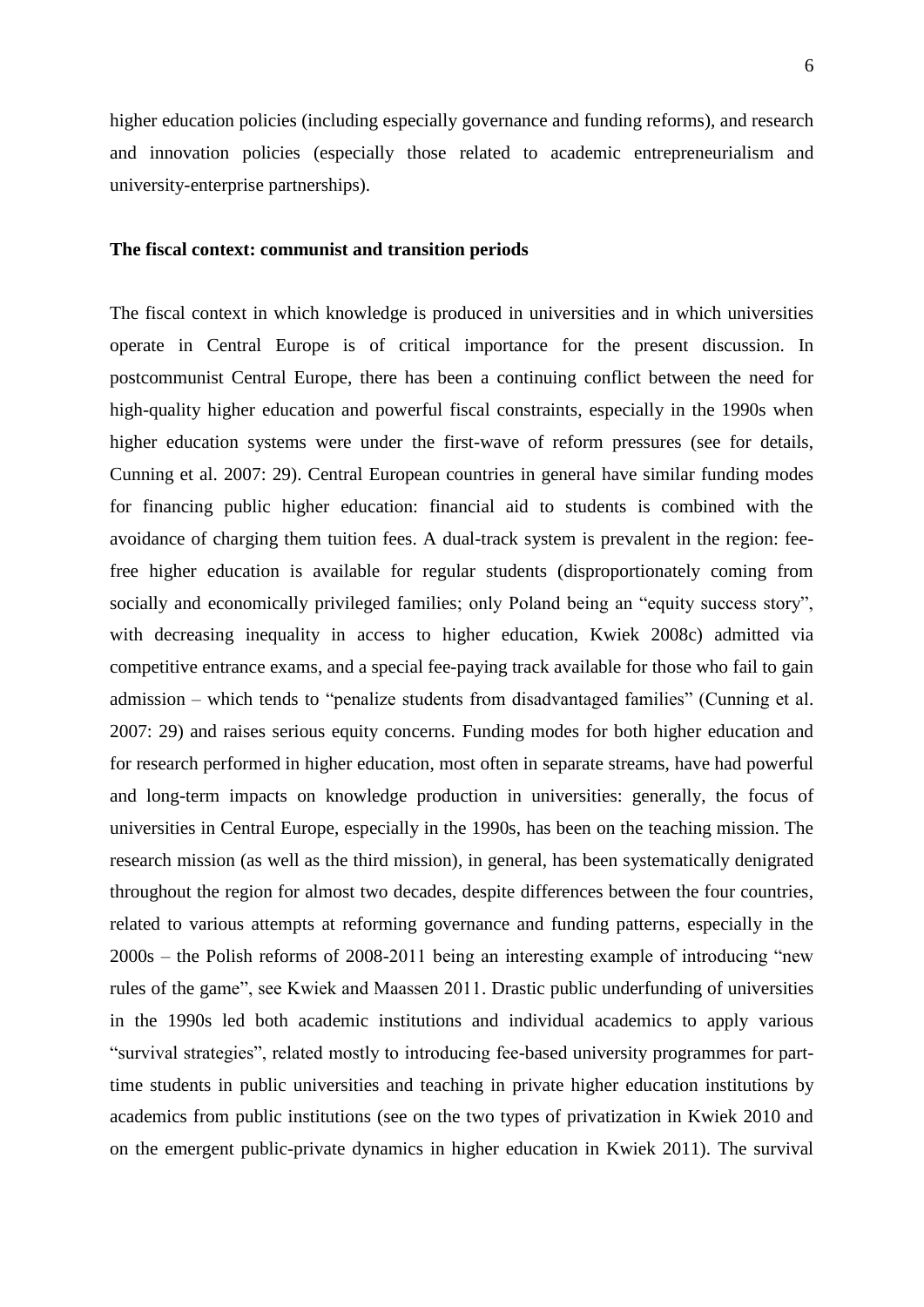strategies have led to research underperformance: both institutions and academics alike were focusing on teaching.

But does almost half a century of operating under the communist regime and two decades under transition conditions explain sufficiently the current differences in overall research performance levels of higher education systems in Central Europe and in EU-15 economies? What is the long-term impact of a different academic culture(s) in Central European countries under communism, including different governance and funding regimes and the lack of academic freedom and institutional autonomy? What is the impact of what Elster et al (with reference to economies) called "the long arm of the past" (1998: 158) in the area of knowledge production? As stressed by analysts of social policy generally, much more attention is currently paid by academics to the legacies of the past and the ways in which these legacies "influence meaningful change" today (Inglot 2005: 5).

There were three major effects of the post-1989 transition, all relevant for trajectories of transformations of higher education systems: the distribution of income and earnings widened; output fell and tax revenues fell even more sharply; and job security ended (Barr 2001: 242-243). In the 1990s, a relatively stable social and economic environment in which knowledge was produced in communist-period universities was disintegrating, leading to new institutional and individual "survival strategies" in the higher education sector. New institutional norms and behaviors emerged together with institutional autonomy and academic freedom, regained immediately following the collapse of communism. But autonomy was accompanied by severe financial constraints: long-term, systemic financial austerity was the trademark of university knowledge production in the region throughout the 1990s, and its impact on higher education systems, institutions and individual academics has been substantial (Kwiek 2011).

## **The social context: communist and transition periods**

Communist-era higher education and research systems and their knowledge production in Central Europe differed substantially from their Western European counterparts, in these ways: a heavily centralized higher education system, with attempts at balancing the number of graduates with the number of jobs, displaced job competition, and with educational credentials more important in job allocation than actual knowledge or skills; curriculum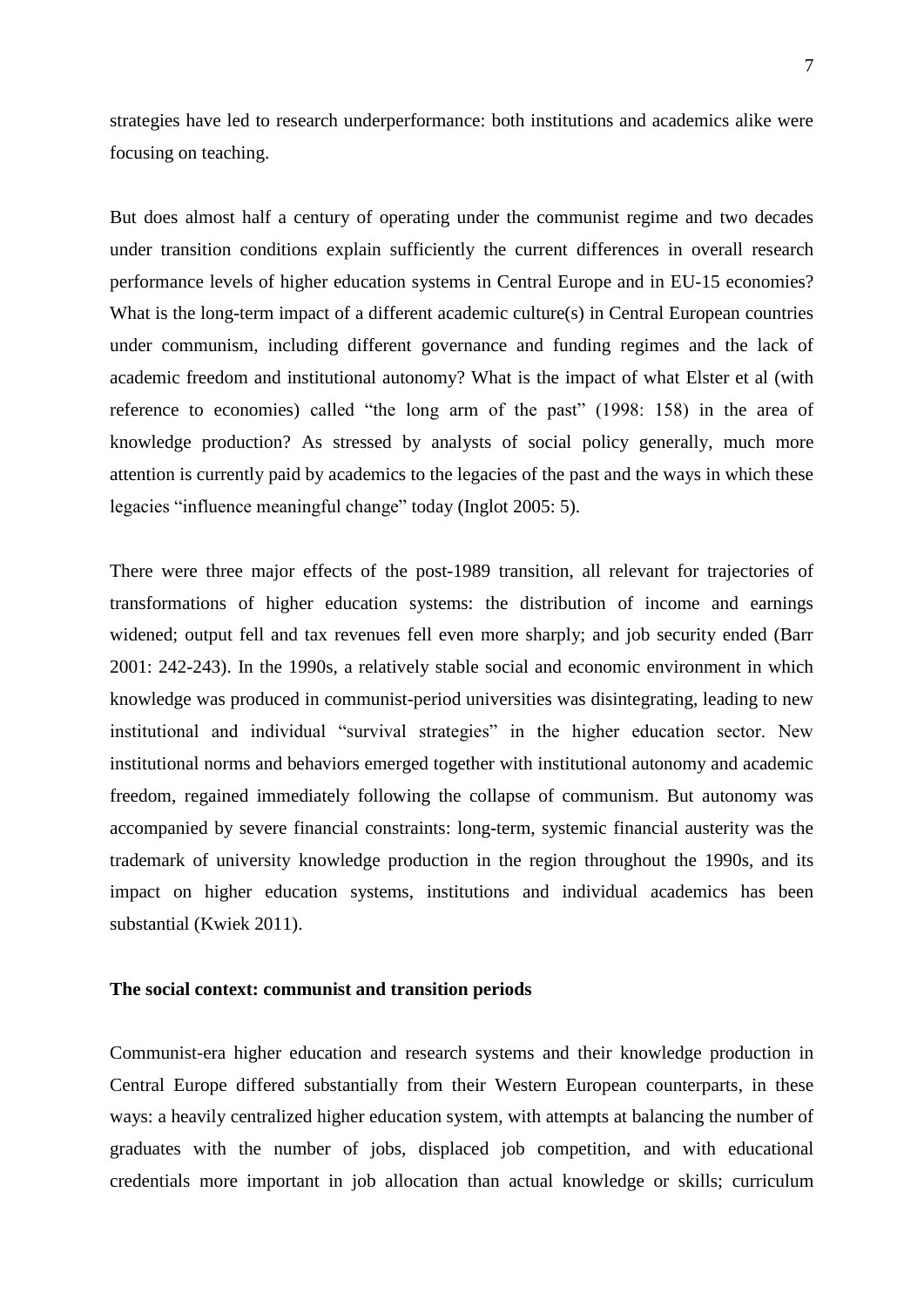guidelines, research goals, and requirements for filling teaching positions defined and closely monitored by the communist party; a unitary system of traditional university education, with no bachelor's programmes; the number of students admitted and enrollment procedures based on quotas set for controlling the proportions of students of various social backgrounds; and the financing of universities entirely dependent on the government (Mateju, Rehakova and Simonova 2007: 374-375). All these points are no longer valid but the removal of their legacy is what was happening, at various speeds, during the past twenty years, with different reform programs. The current shape of universities and knowledge production in Central Europe is determined by specific factors defining both the communist and postcommunist transition periods (as is the case with social policies, see Tomka 2005). Again, the "arm of the past" is "long" for both social policies and university knowledge production.

It would be unfair to deny the large extent to which Central European universities have been transformed in the last two decades. But knowledge production in the region cannot escape its recent history: after being viewed as strategic, bureaucratic elements of communist regimes, universities in the first decade of the transition period were largely left on their own, autonomous but severely underfunded, and engaged much more in (mostly fee-based) teaching than in traditional knowledge production. Their recent history matters, especially in three areas: slow (and generally conservative) governance and funding reforms, academic institutional culture accepting the denigration of the research missions, and underfunding of research in higher education.

## **Competing social narratives about universities in the region**

From a historical perspective, universities in Central Europe, Poland included, are not able to produce convincing social and institutional narratives in defense of their traditional roles in society – as their historical rootedness is either too far-reaching into the past (that is, too explicitly Humboldtian), or too idiosyncratic and "tainted" by the period of communism. In both cases, their historical rootedness, and resulting narratives linking their past to their future, are viewed by Central European policy makers and the media as interesting but largely irrelevant for current and future challenges.

In the absence of convincing narratives about universities produced by universities themselves, new narratives are increasingly produced by the state, especially governments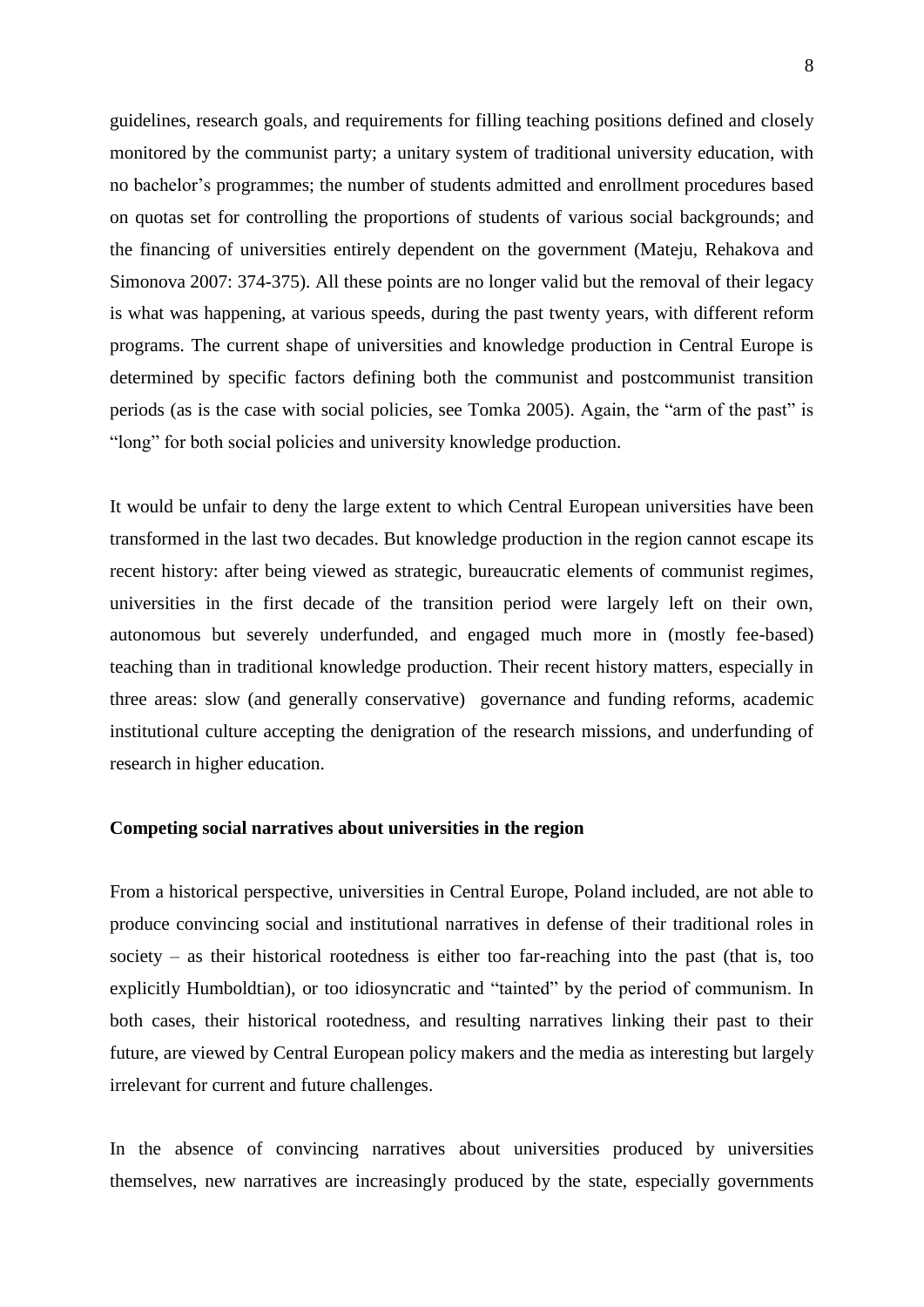involved in reform programs. Not surprisingly, in these new narratives (for instance, the 2005-2008 and, especially 2008-2010 narratives about the need of reforms in Poland), universities are viewed as "instruments for national political agendas" rather than as "institutions" (to use Olsen's distinction, see Maassen and Olsen 2007). Universities seem unable to protect both their institutional identities and their institutional integrity, unable to produce and promote a common, socially-convincing narrative about the social, cultural and economic future of academic institutions. Institutions without powerful founding ideas at their disposal are much more easily subject to radical reform programmes – which is the Polish case of 2008-2011 and beyond.

What seems to matter more for the strength of the instrumental view of the university prevalent in the region is the relatively weak rootedness of traditional organizational and funding patterns: both the communist period and the two decades of postcommunist transformations have not been strong enough, or legitimate enough, reference points for the production of convincing narratives based on the vision of the university as a community of scholars. Consequently, universities in the region  $-$  if, as in Poland, exposed to the pressures of comprehensive instrumental reform – seem much weaker partners in a stakeholders' dialogue about their future than universities in Western Europe.

And the consequences for university knowledge production are manifold: first, in the absence of powerful, socially accepted narratives linking universities' past, present and future, governance and funding reforms in the last two decades were much less substantial than they should be, and often merely cosmetic. Public interest in universities focused on their increasing teaching capacities, and increasing enrollment rates, combined with the policy fascination (although often not without disgust) with increasing enrollments in the newly created and socially illegitimate private sector in the region. The identity crisis of the academic profession, caused, inter alia, by severe institutional underfunding and low academic salaries, led to a decade of weak, cosmetic reforms, lost the interest of the public in universities as knowledge-generating institutions, and, consequently, lost the interest of policymakers in the university research mission.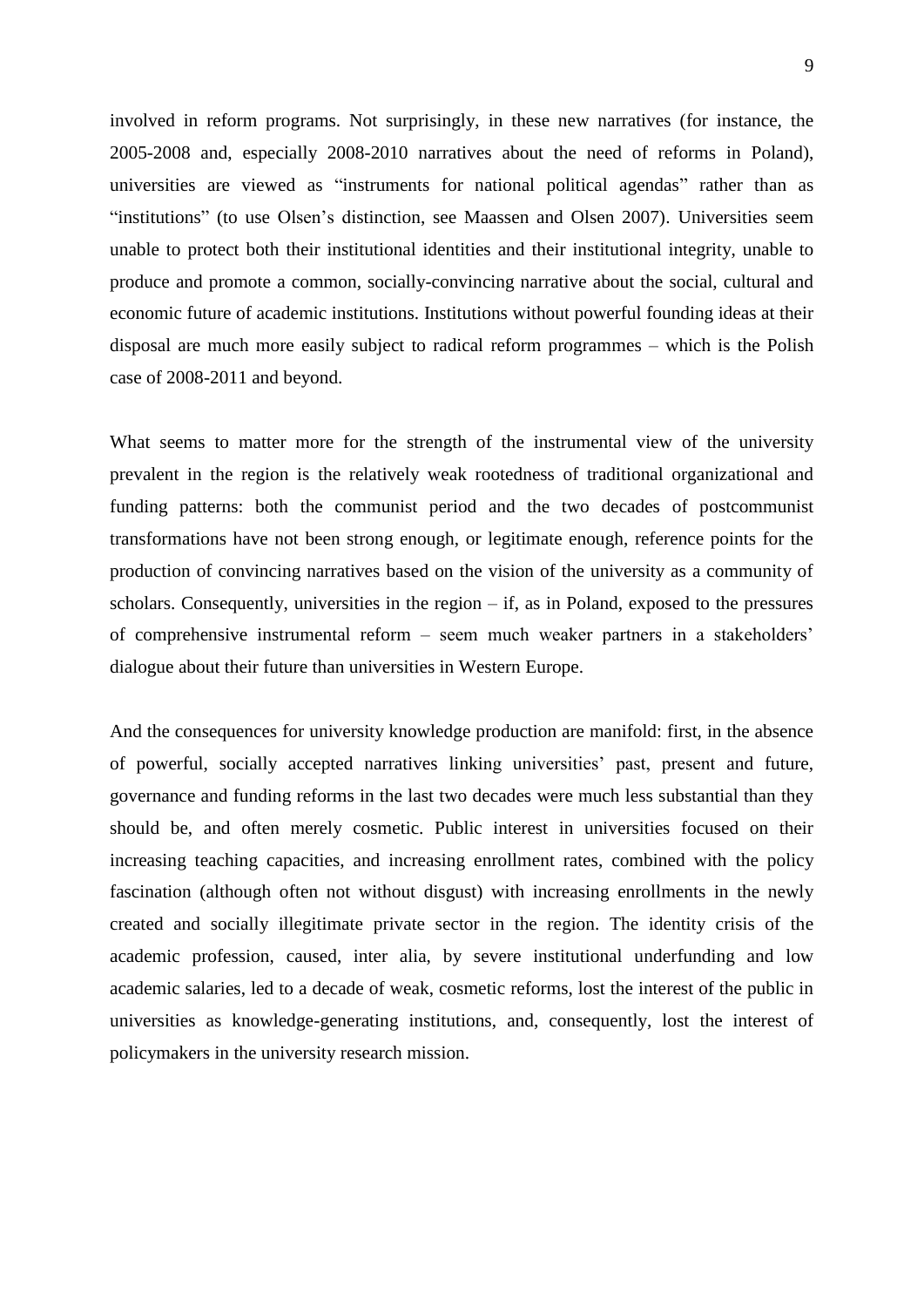## **Reforming higher education in the region**

In the early years of the transition period, both domestic and, especially, international policy actors were paying little attention to social policy in general (setting up unemployment systems was the only area of priority concern at that time): neoliberal policymakers focused on stabilization, liberalization, and privatization policies (Orenstein and Haas 2005: 145ff). The neoliberal "Washington Consensus" "had little to say on the social-sector restructuring that was to become such a large part of postcommunist transformation" (Orenstein 2008: 85). The process of reforming social policies in Central Europe during the postcommunist era turned out to be "much longer and much more difficult than most experts anticipated" (Inglot 2005: 3). Nevertheless, a "surprisingly long distance from the Soviet Bloc to the European Union" was covered in a "historically extremely short period of time" (Berend 2007: 269). The general lack of reformers' focus on higher education, and the general fascination of both the public and policymakers with the single indicator of student numbers had far-reaching consequences for the knowledge production: the teaching mission became the core mission.

Most prominent political figures and their advisors involved in Polish economic reforms of the early and mid-1990s (notably Leszek Balcerowicz and Jeffrey Sachs) hardly mentioned the need for reform of teaching and research. Poland was not an exception: the lack of higher education reforms was prevalent in Central Europe, perhaps partly owing to Western views that communist educational systems did not need substantial transformations, in contrast to economic and political systems. It needs to be added, by way of justification, though, that the 1990s in the region meant creating "the very fundamentals of capitalism"; not surprisingly, "in Eastern Europe, both markets and private enterprises were virtually non-existent for about 40 years" (Elster, Offe and Preuss 1998: 157). It is perhaps only from a safe distance of almost two decades of "transition" and "accession" that we can criticize the missing dimension (higher education reforms) in Central Europe in the 1990s and stress its role in ongoing East/West divide in knowledge production.

## **The East/West divide continues**

The different roles of universities in knowledge production in more affluent OECD countries and in Central Europe can be viewed in terms of these four characteristics: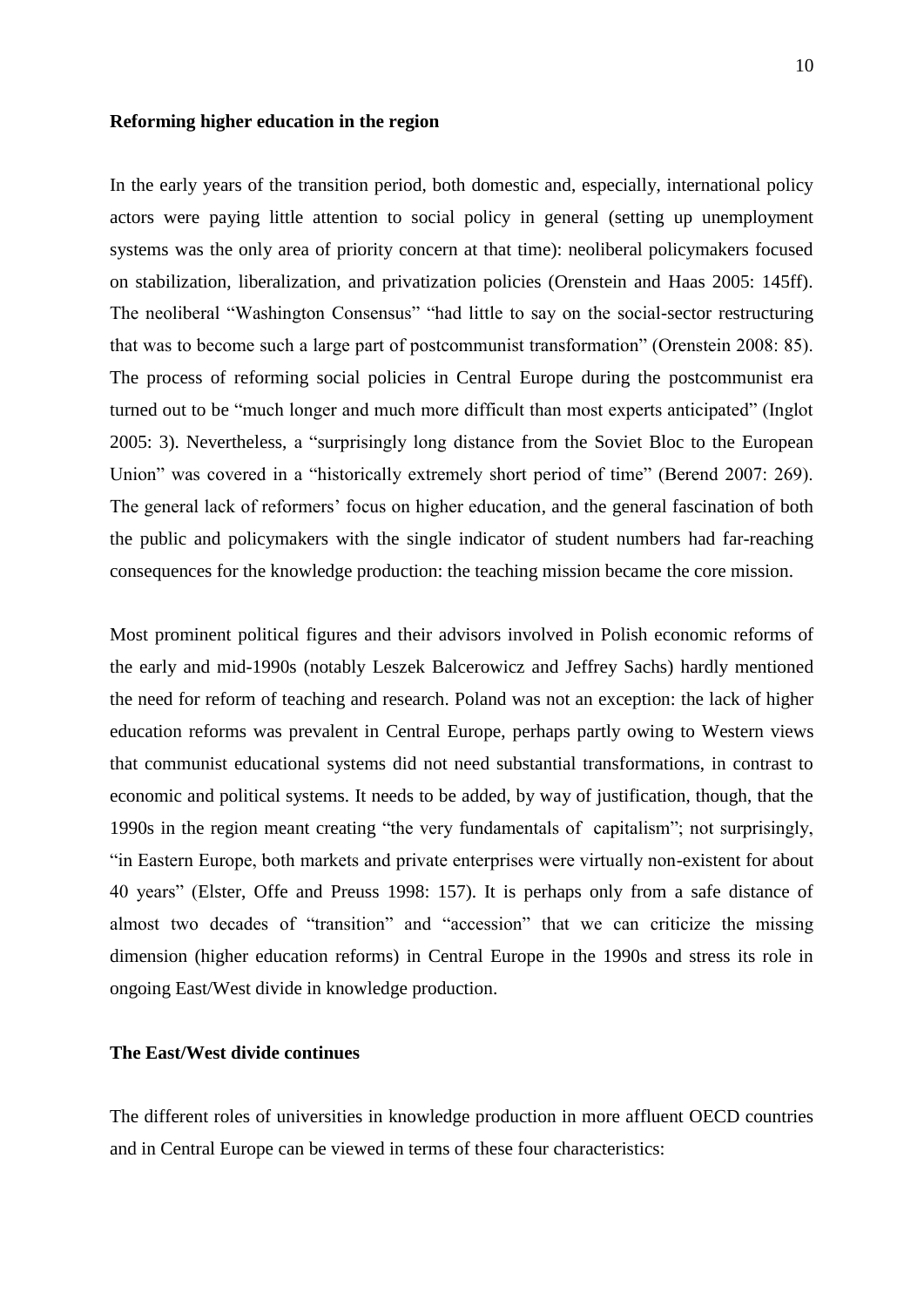(1) The structure and levels of research funding. The share of university (and government) R&D funding in Central Europe is much higher than the share of enterprise R&D funding in the national picture, compared with the OECD average. And the levels of R&D funding, both public and private, are considerably lower (gross domestic expenditure on R&D activity, or GERD, for Poland was 0.59 percent of GDP in 2009). At the same time, the structure and levels of higher education funding (usually as a separate funding stream from research funding) is broadly similar. Knowledge production is located mostly in the public sector: while, in the OECD area, on average, about 70 percent of R&D funding is concentrated in the business sector, for Poland (and Central European members of OECD) it is only 30.4 percent (2009). Different structures and substantially lower levels of research funding have powerful negative impact on knowledge production (as a recent EC report put it explicitly, research systems in new EU member states may not deserve to be designated as "research systems" at all, EC 2009: 40).

(2) Institutional focus on teaching-related revenues rather than research-related revenues in public universities in the region, as a consequence of very low public funding for research. Teaching-related revenues mean most of all fees from part-time students, a specific feature of Central European higher education systems: full-time students studying without fees, parttime students paying fees. Almost full dependence on fees in the private higher education sector and, consequently, the research mission of marginal importance in the private sector. The role of private higher education in the four countries, and in postcommunist countries generally, is exceptional on a European scale (the only exception in Western Europe being Portugal). In Western Europe, the role of research-generated revenues is growing considerably (their share in total university income grew by 50 percent in the last ten years, see CHEPS 2010). The denigration of the research mission of the university, and continuing focus on its teaching mission and teaching-related revenues, have powerful negative impact on knowledge production, as testified by the two next features.

(3) Low levels of engagement in academic entrepreneurialism and weak university-enterprises partnerships. Academic entrepreneurialism is mostly generated by research (and thirdmission) activities, although some teaching activities may be viewed as entrepreneurial (Shattock and Temple 2006). In Central Europe, though, there are only islands of entrepreneurialism located in public universities. The level of university-enterprise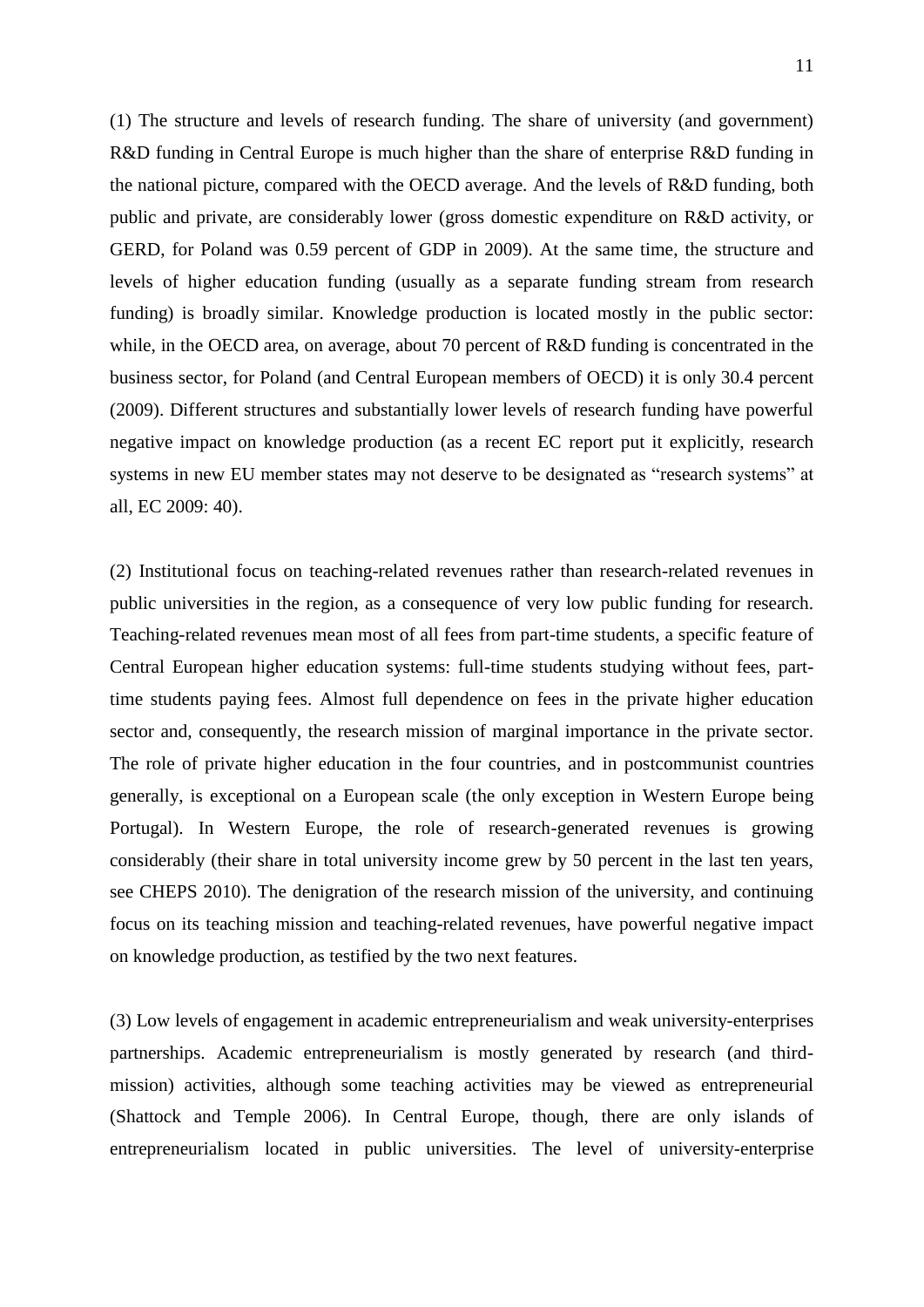partnerships is generally low for structural reasons common throughout the region and related to university governance modes and levels and modes of university research funding.

(4) The continuing absence of Central European universities in global (and especially European) university rankings. In 2010, only five universities from the region were present in the Academic Ranking of World Universities: one in the third hundred (Charles University in Prague, the Czech Republic, rank 201-300) and four in the fourth hundred (Warsaw University and Jagiellonian University in Poland, Eotvos Lorand University and University of Szeged in Hungary, ranks 301-400). No university from the Slovak Republic (as well as from Romania and Bulgaria) was ranked in top 500 world universities. No university in Central Europe is located in top 100 world universities either in subjects (like chemistry) or fields (like social sciences). The ranking is dominated by American universities: in the top 10, there are only two European universities (Cambridge ranked  $5<sup>th</sup>$  and Oxford ranked  $10<sup>th</sup>$ ), and in top 20 there is only one more non-American university, University of Tokyo (ranked  $20<sup>th</sup>$ ). In top 200 world universities published by *The Times Higher Education* in 2010, there are no institutions from Central Europe. And among the top 100 European universities, there are none from the region.

## **Knowledge production in Central Europe and economic competitiveness**

Is there a Central European variant of the knowledge production model, related to a possible Central European variant of the knowledge economy? Probably both can be discerned, both being historically related (path dependent) to communism and its central planning, in both economic and education and skills sectors. Thus postcommunist universities, regional knowledge production, the emergent socio-economic model ("postcommunist welfare state"), and a regional variant of the knowledge economy seem to be strongly interrelated concepts.

Generally, in a world in which the economic dimension is viewed by policymakers as increasingly important in assessing countries in general and their higher education systems in particular (compared with the traditional social dimension), rankings of economic competitiveness based *inter alia* on assessments of higher education and research and innovation systems can hardly be ignored. Especially, they should not be ignored in postcommunist countries still aggressively seeking foreign direct investments. Both national economies and universities themselves are increasingly ranked and assessed according to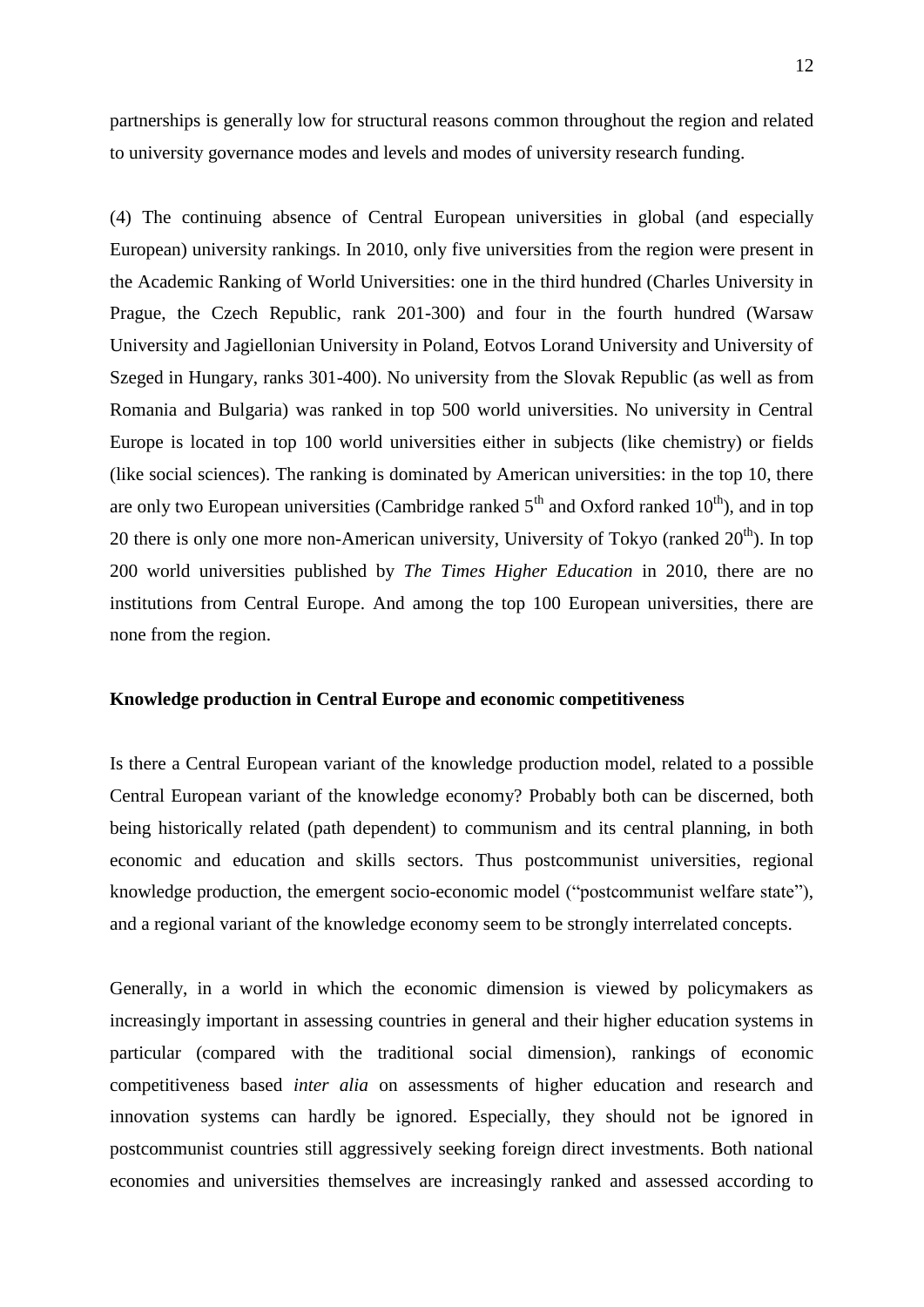standardized global measures. Universities are increasingly constructed as organizations (rather than merely institutions, what Ramirez called their "rationalization", Ramirez 2006, see Brunsson and Sahlin-Andersson 2000). As Meyer at al. stress, the modern university in a globalized and rationalized world is a "purposive actor":

In this world of imagined homogeneity, standardized dimensions of ranking, certification, and accreditation make sense. Universities around the world can be compared and rated on standard scales. And if they are effectively and purposively managed organizations, perhaps they can improve their rankings vis-à-vis all the other universities in the world (Meyer et al. 2007: 206).

The discussion of Central European knowledge production in this section refers only to two global indexes: the Global Competitiveness Index (*The Global Competitiveness Report 2010- 2011*) and *Doing Business 2010. 3* The major point is that economic competitiveness is not determined by higher education and innovation pillars in Central European countries to the same extent as it is in affluent OECD economies. Michael Porter's higher education and training and innovation "pillars of competitiveness", compared with the other ten pillars of competitiveness, seem to be substantially less important. Central European economies, compared with major European economies, still severely lag behind in most of the other ten pillars; lagging-behind is structural and extremely difficult to overcome; requires both time and funding, counted in years, if not decades, and (mostly public) investments counted in dozens, if not hundreds, of billions of euros. At the same time, expectations of both governments and the general public in the region from higher education and public R&D and innovation systems regarding economic competitiveness are very high; we view them here as largely exaggerated, due to numerous other factors exogenous to the two systems, and related to the other ten pillars of competitiveness.<sup>4</sup>

1

<sup>3</sup> It could also be accompanied by references to other indexes, such as especially IMD *World Competitiveness Scoreboard 2010*, BCI *Business Competitiveness Index 2009-2010*, *The Lisbon Review 2010. Towards a More Competitive Europe*, as well as World Bank: *Knowledge Economy Score Board 2009* for Central European countries – but the overall results regarding knowledge production would not be much different, though.

<sup>&</sup>lt;sup>4</sup> The other ten pillars of competitiveness include institutions, infrastructure, macroeconomy, goods market efficiency, labor market efficiency, financial market sophistication, technological readiness, market size, business sophistication and, last not least, of interest to us here as well, innovation. They are often interdependent and try to reinforce each other (Porter, Sala-i-Martin, and Schwab 2008: 3-6).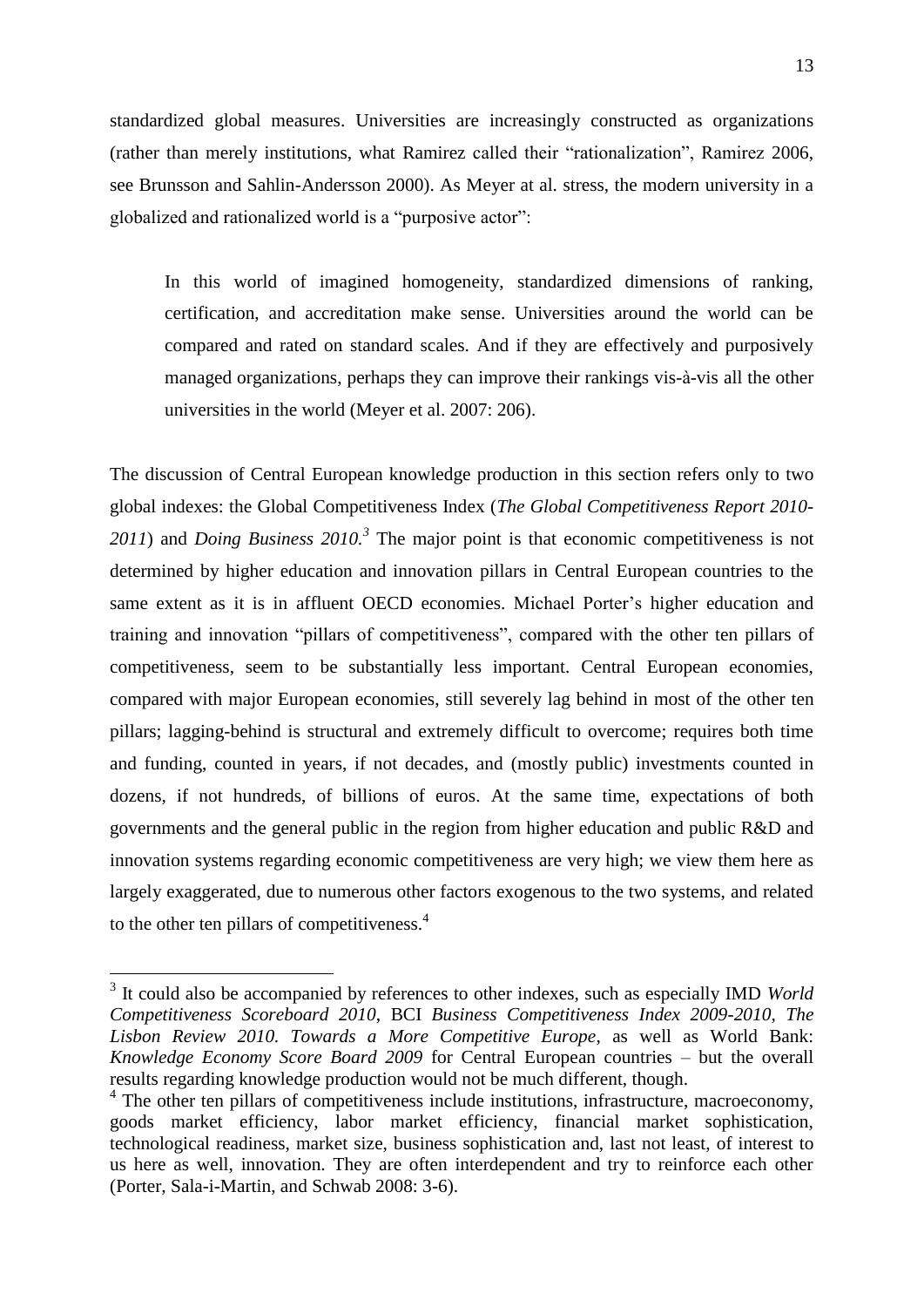An almost automatic passage from (high) levels of individuals' earnings premium in higher education to (high) levels of economic growth of countries based on the strength of their (higher) education systems is often taken for granted. Central European economies have still the highest wage premium on higher education in the OECD area (they have been for a decade in the top five countries), while their knowledge production is relatively low, and their economic competitiveness is modest. We argue here that for Central Europe, the other ten "pillars of competitiveness" are of critical importance, and without progress in the other pillars, the higher education and innovation pillars lose the fundamental role which they have in Western European "knowledge economies". We argue that it is difficult for higher education and innovation systems to go beyond their national social and economic contexts: they belong to national legal and infrastructural settings and are regulated by national arrangements, are funded from national taxes, and produce graduates with skills necessary for national economies. The national settings are for higher education and innovation systems both burdens and challenges (see Arbo and Benneworth 2007).

Higher education systems in Central European countries today face generally the same challenges as those in other OECD countries but in a doubly-unfriendly context of the need to change the structure (and focus) of their former educational systems, while operating in tough fiscal and economic environments (Barr 2005). The four Central European countries discussed here have the most expanding higher education systems in the OECD area: they are among the top six OECD countries with the highest increase in the number of students in higher education between 1995 and 2004, with the first three ranks belonging to Poland, Hungary, and the Czech Republic (OECD 2008a: 30). But the massification of higher education in Central Europe took place in a specific context. As Nicholas Barr stressed, in EU accession countries, the governments were caught between conflicting imperatives:

the constraints of the Stability and Growth Pact, and the demands of other parts of the public sector – unemployment benefits, active labor market policies, poverty relief, and policies to address social exclusion, pensions, healthcare, and school education. The resources to finance mass, high-quality higher education from taxation were simply not there (Barr 2005: 243).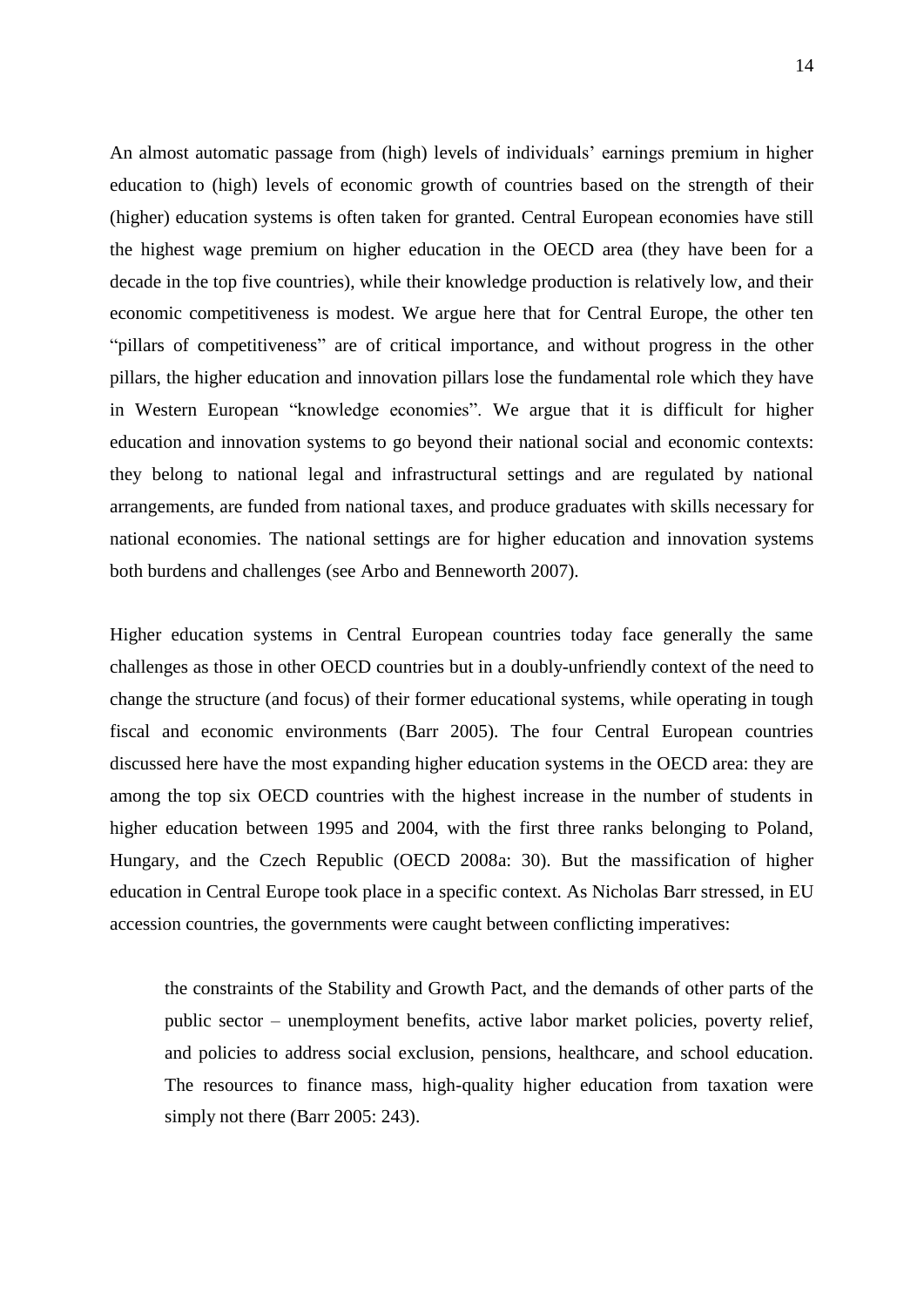One of the implications is that the numerical expansion of higher education occurred mostly in cheap-to-run programmes, with a strong fee-based (rather than tax-based) private sector wherever relevant, with a strong negative correlation with the quality of education – and this is the Polish case. Polish universities shifted their institutional attention away from joint research and teaching missions, to teaching missions, as fees guaranteed an additional income stream – and now, re-focusing attention back to research and teaching missions, after almost 20 years of neglect, is difficult to achieve. Internationally visible knowledge production requires transformations of institutional cultures towards substantially more entrepreneurial, innovative, and competitive ones; new institutional cultures need to be supported by competitive research funding schemes, transparent employment and promotion policies linked to research and third mission achievements, the internationalization of research activities and, perhaps most of all, changes in funding and governance structures.

#### **Two pillars of competitiveness: higher education and innovation**

Let me follow here the notion of economic competitiveness developed by Michael Porter (and used in annual *Global Competitiveness Reports*, Porter, Sala-i-Martin, and Schwab 2008, Schwab 2010). Macroeconomic, political, legal and social circumstances underpin a successful economy – but are not in themselves sufficient: "wealth is actually created in an economy at the microeconomic level – in the ability of firms to create valuable goods and services using efficient methods. Only firms can create wealth, not government or other societal institutions" (Porter, Sala-i-Martin, and Schwab 2008: 53). So, on this view, economic competitiveness and productivity ultimately depend on the microeconomic capability of the economy.

Knowledge production in Central Europe is viewed in this section in the context of different types of economic competitiveness. As nations develop, their competitive advantages move from the factor-driven stage (low-cost labor, natural resources), to the investment-driven stage (foreign technology, imitation), to the highest one – the innovation-driven stage (innovative products and services at the global technology frontier). Only one Central European member of the OECD studied in this paper – the Czech Republic – is driven by the same type of competitiveness as the most affluent OECD countries. But Poland, the Slovak Republic and Hungary (as well as Latvia, Lithuania, Estonia, and Romania) are in a transition stage. And Bulgaria is still in the lower stage of development. The role of (higher) education is different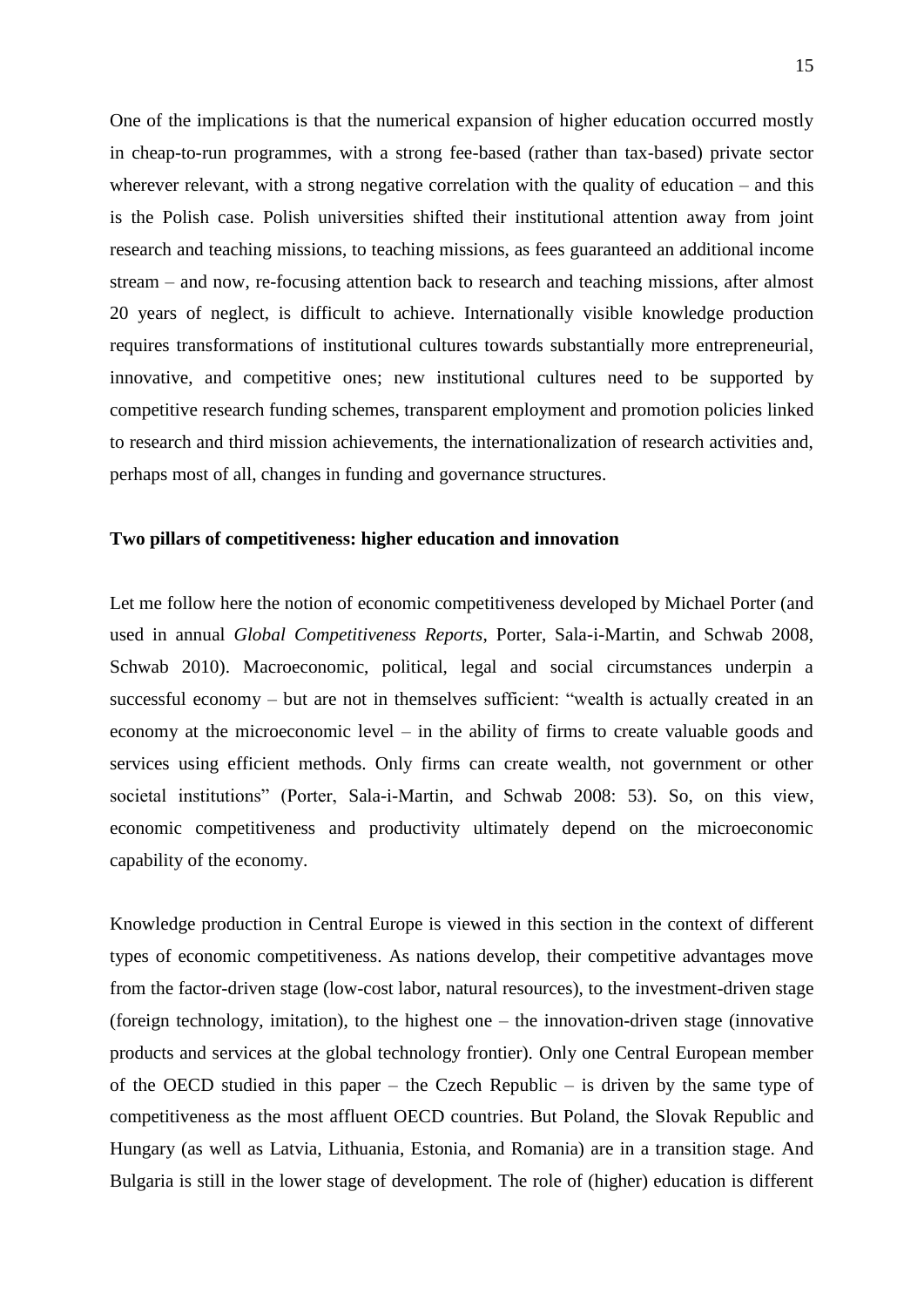in each of the three stages and economic growth is faced with different competitiveness challenges in each of them.

Discussions on knowledge production in the postcommunist Europe cannot ignore a fundamental distinction between efficiency-driven growth in such European countries as Albania or Bulgaria, almost innovation-driven growth (in transition between the second and the third stage of economic development in this classification) in Hungary, the Slovak Republic, Poland and Romania, and finally innovation-driven growth in the Czech Republic.

Of the twelve pillars of competitiveness (Schwab 2010), two are of special interest: "higher education and training" and "innovation". While most major OECD economies are ranked in the first two deciles of the index, the four Central European countries are in the fourth, fifth and sixth deciles of it (Czech Republic is ranked  $36<sup>th</sup>$ , Poland ranked  $39<sup>th</sup>$ , the Slovak Republic ranked  $60<sup>th</sup>$ , and Hungary ranked  $52<sup>nd</sup>$ ; additionally, Romania is ranked  $67<sup>th</sup>$  and Bulgaria  $71^{\text{st}}$ ).

Not surprisingly, in the context of Central Europe, what seems to matter much less for the economic competitiveness from a larger perspective is enrollments in education (certainly with the massification model already achieved, though), both secondary (Switzerland ranked  $38<sup>th</sup>$ , Singapore  $30<sup>th</sup>$  and Sweden ranked  $13<sup>th</sup>$ ) and tertiary (Switzerland ranked  $38<sup>th</sup>$ , Singapore  $30<sup>th</sup>$  and Sweden  $16<sup>th</sup>$ ). The four Central European countries discussed in this paper are relatively well ranked in terms of tertiary enrollments (Hungary ranked  $23^{\text{rd}}$ , Poland  $21^{\text{st}}$ , Czech Republic  $32<sup>nd</sup>$  and Slovak Republic  $40<sup>th</sup>$ ) and relatively weakly ranked in terms of both the university-industry collaboration in R&D (the Czech Republic ranked 29<sup>th</sup>, Hungary 32<sup>nd</sup>, Poland 64<sup>th</sup> and Slovak Republic 87<sup>th</sup>) and extent of staff training (the Czech Republic ranked 40<sup>th</sup>, Poland ranked  $52<sup>nd</sup>$ , Slovak Republic ranked  $75<sup>th</sup>$  and Hungary ranked  $88<sup>th</sup>$ ).

Let me focus on Poland, the Slovak Republic and Hungary (and two other newer EU member states, non-OECD members, Romania and Bulgaria), considerably less competitive economies than the Czech Republic. Where are the weak and the strong points in their tertiary education and training pillar and in their innovation pillar?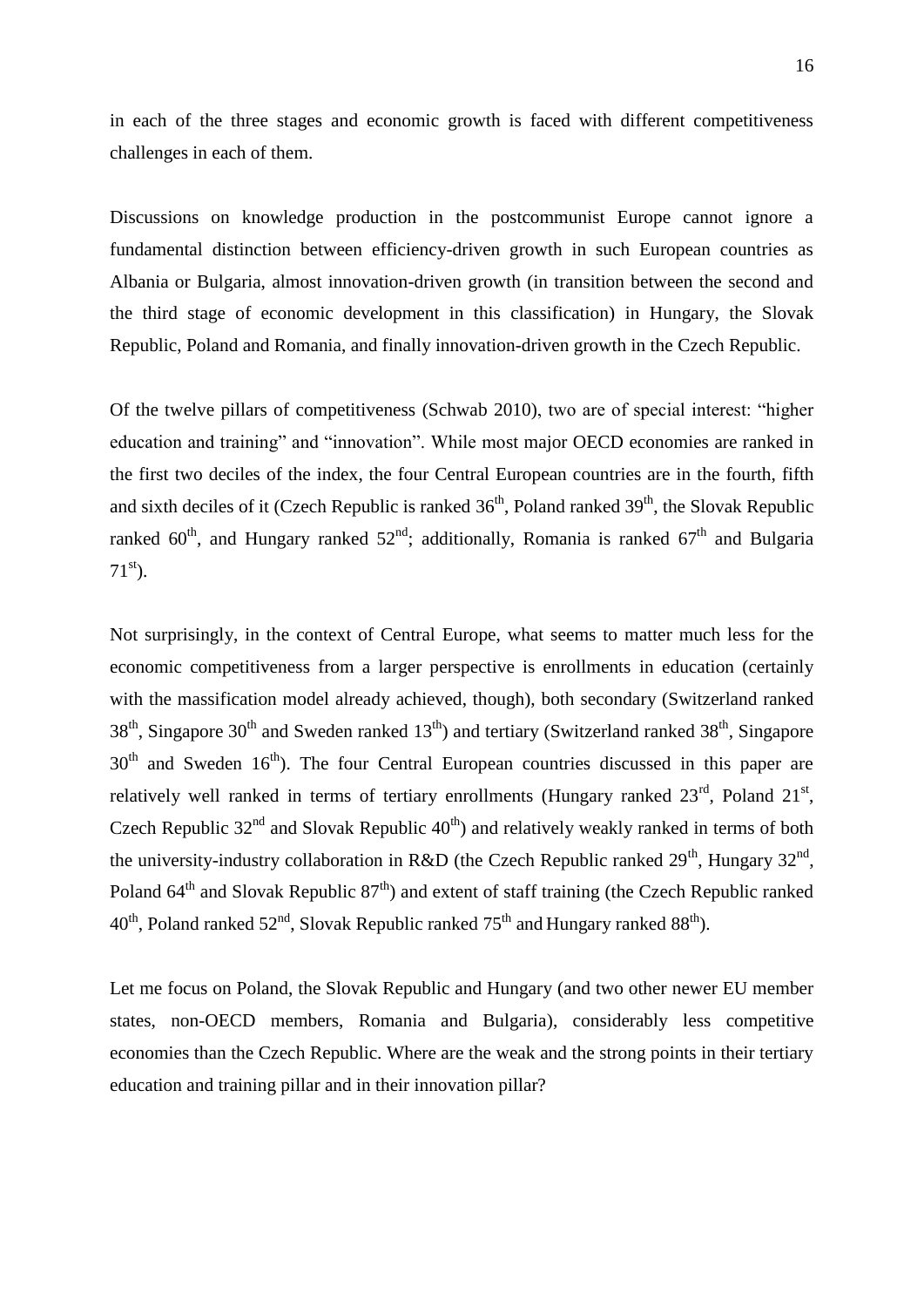| Indicators                                                                      | Poland | Hungary | Czech<br>Republic | Slovak<br>Republic | Bulgaria | Romania |
|---------------------------------------------------------------------------------|--------|---------|-------------------|--------------------|----------|---------|
| education<br>Secondary<br>enrollment rate                                       | 25     | 33      | 42                | 50                 | 66       | 54      |
| education<br>Tertiary<br>enrollment rate                                        | 21     | 23      | 32                | 40                 | 46       | 22      |
| Quality of the<br>educational system                                            | 62     | 75      | 34                | 111                | 85       | 84      |
| Quality of math and<br>science education                                        | 40     | 30      | 25                | 65                 | 69       | 43      |
| Quality of management<br>schools                                                | 62     | 71      | 56                | 114                | 94       | 98      |
| in<br>Internet<br>access<br>schools                                             | 48     | 31      | 24                | 35                 | 45       | 55      |
| of<br>availability<br>Local<br>specialized<br>research<br>and training services | 22     | 47      | 17                | 41                 | 80       | 95      |
| Extent of staff training                                                        | 52     | 88      | 40                | 75                 | 135      | 72      |

Table 1. Ranks by indicators of the "higher education and training" section

**Source:** Schwab 2010: 111-299.

Overall, Hungary is ranked high in higher education and innovation pillars  $(34<sup>th</sup>$  and  $41<sup>st</sup>$ , respectively), while Poland is ranked high in the higher education pillar and low in the innovation pillar ( $26<sup>th</sup>$  and  $54<sup>th</sup>$ , respectively). The Slovak Republic is ranked low in both pillars ( $53<sup>rd</sup>$  and  $85<sup>th</sup>$ , respectively). The strong points for both Poland and Hungary in the higher education and training pillar are certainly tertiary enrollments; strong points for Hungary and Poland are the quality of mathematics and science education; internet access in schools is strong in Hungary; the quality of the educational system is ranked low for Poland and dramatically low for both Hungary and Slovak Republic; the quality of management schools is again low for Poland and dramatically low for both Hungary and Slovak Republic; local availability of specialized and training services is relatively good only for Poland; and finally the extent of staff training is very low for all three countries. In the sub-indices for innovation, the three Central European economies rank low (about  $40^{th}$ -50<sup>th</sup>) or dramatically low (about  $70<sup>th</sup> - 80<sup>th</sup>$ ) in all: they rank low in "capacity for innovation", dramatically low in "quality of scientific research institutions" (except for Hungary), "company spending on R&D", and "university-industry collaboration in R&D" (except for Hungary); they also rank low in "availability of scientists and engineers" and in "utility patents" (again except for Hungary).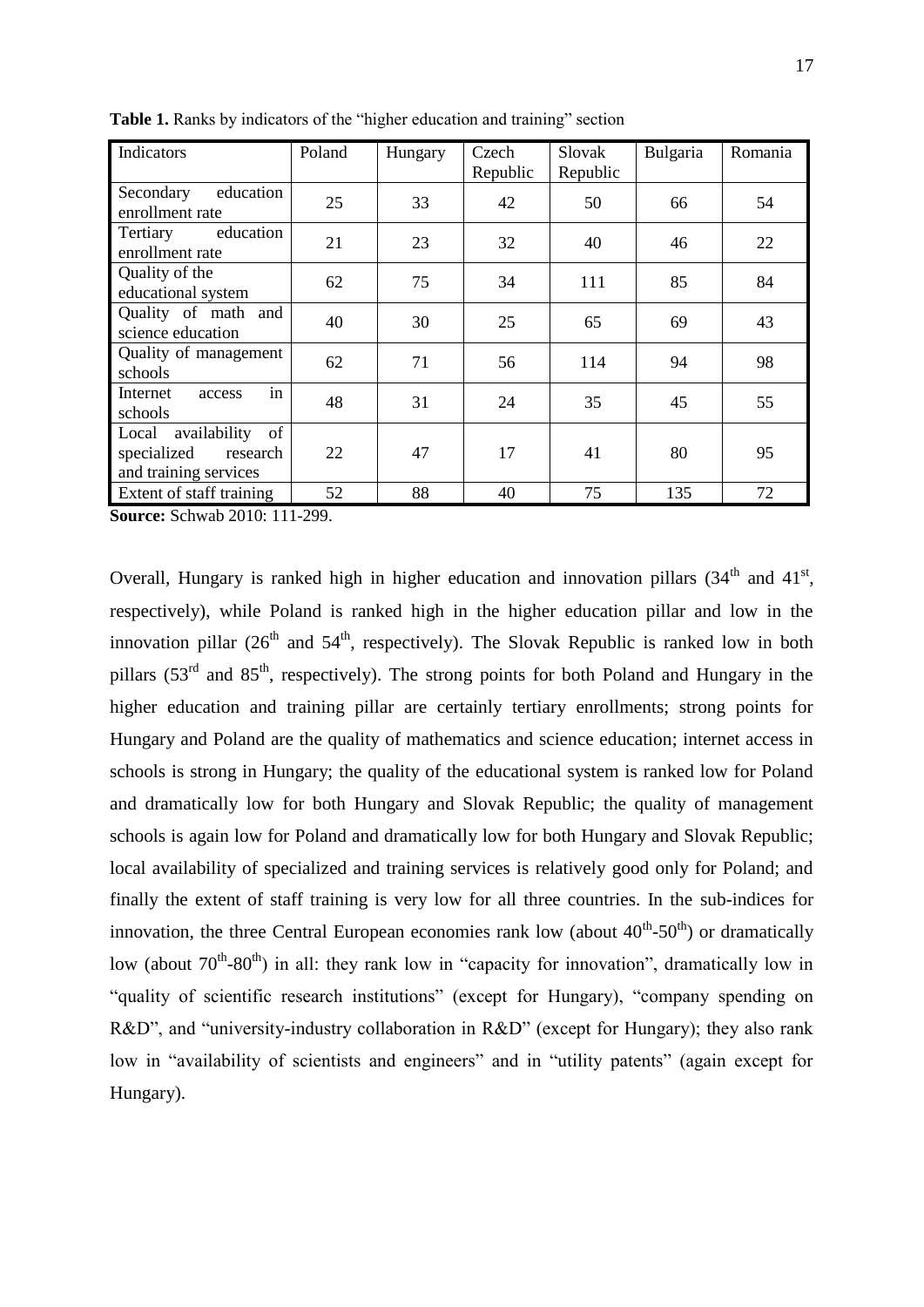| Indicators                                      | Poland | Hungary | Czech<br>Republic | Slovak<br>Republic | Bulgaria | Romania |
|-------------------------------------------------|--------|---------|-------------------|--------------------|----------|---------|
| Capacity for innovation                         | 50     | 46      | 24                | 69                 | 79       | 72      |
| Quality of scientific<br>research institutions  | 47     | 18      | 21                | 90                 | 73       | 83      |
| Company spending on<br>R&D                      | 61     | 75      | 25                | 68                 | 96       | 103     |
| University-industry<br>collaboration in R&D     | 64     | 32      | 29                | 87                 | 110      | 103     |
| Gov't procurement of<br>advanced tech products  | 61     | 106     | 31                | 127                | 87       | 105     |
| Availability<br>of<br>scientists and engineers  | 60     | 48      | 50                | 71                 | 77       | 55      |
| Utility<br>patents<br>per<br>million population | 54     | 32      | 34                | 44                 | 31       | 62      |

**Table 2.** Ranks by indicators of the "innovation" section

**Source:** Schwab 2010: 111-299.

Consequently, in the areas most important for knowledge production in global competitiveness index, the three Central European economies are ranked generally low, and in some specific cases, dramatically low. But even if they were ranked high in these areas, their overall economic competitiveness would be still very low due to low (or, in some cases, dramatically low) rankings in other standardized and measurable pillars, not related to higher education and innovation systems. And this is the point I want to stress: Central European economies are not globally competitive not only because they lag behind in higher education and innovation pillars of economic competitiveness; they lag behind in the other pillars as well. Consequently, even much more modernized higher education and innovation systems would not be decisive about their economies' competitiveness. There is a wide, although slowly bridged, East/West gap related to a multitude of factors, from tax systems to legal systems to transportation infrastructure. Knowledge production in the region cannot and should not be assessed in isolation from its economic environments.

## **Knowledge production and its regulatory environment**

Knowledge production in universities and in business occurs in regulatory environments which cannot be easily avoided by either universities or companies. In universities, it is funding and governance regimes, in the business sector it is often "ease of doing business" that matters most. To show the differences between major OECD economies and the four Central European countries let me refer briefly to the "ease of doing business" ranking (at the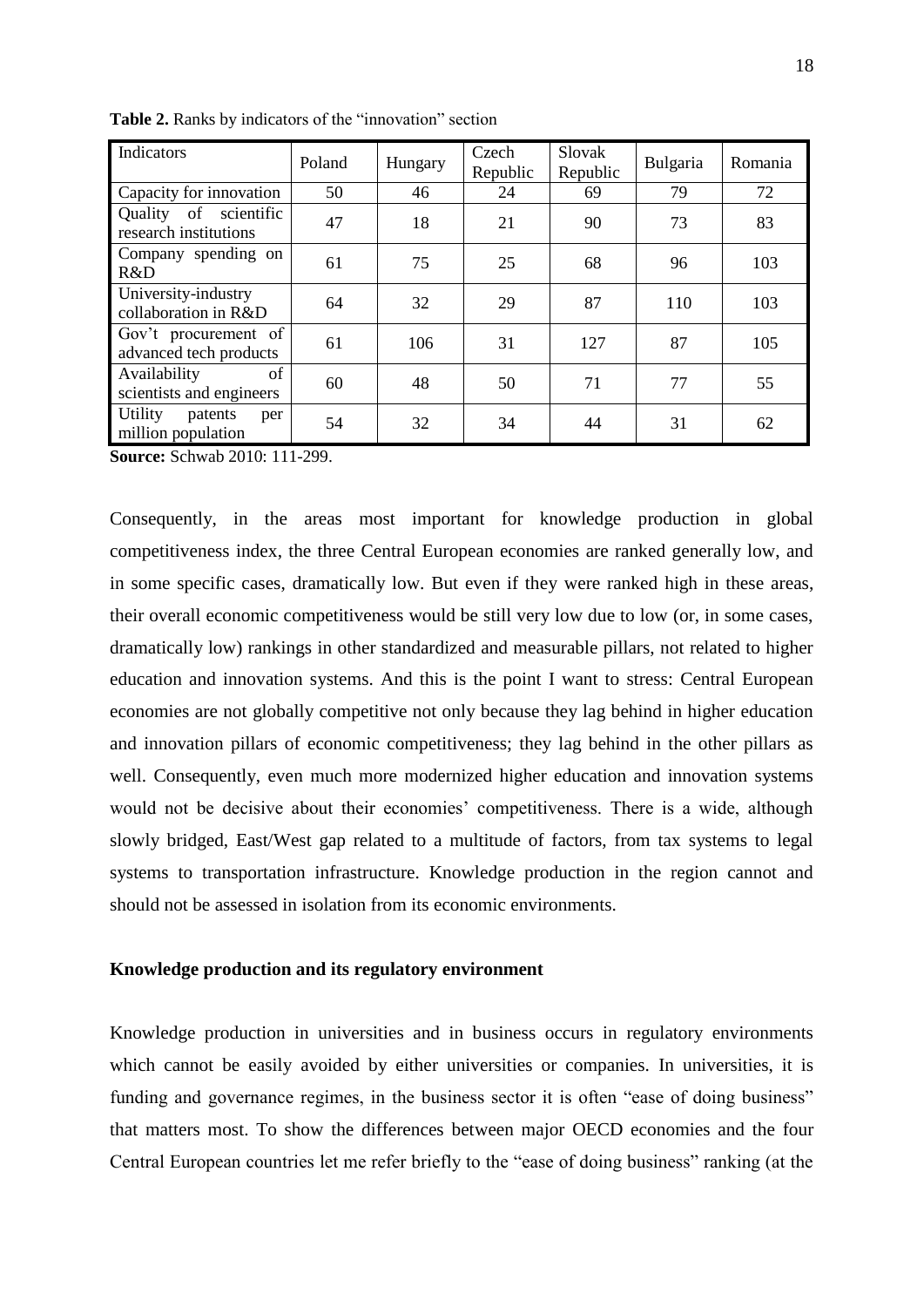microeconomic level of companies), annually measured by the World Bank in the last five years, most recently in *Doing Business 2011. Making a Difference for Entrepreneurs* (World Bank 2010).

There are ten categories in which comparative advantages of countries are sought: starting a business, dealing with construction permits, employing workers, registering property, getting credit, protecting investors, paying taxes, trading across borders, enforcing contracts and closing a business. Central European countries are scattered along the ranks, with Slovak Republic and Hungary in the forties (ranks  $41<sup>st</sup>$  and  $46<sup>th</sup>$ ), followed by Poland and the Czech Republic almost in the middle of the ranks  $(70<sup>th</sup>$  and  $63<sup>rd</sup>)$  (World Bank 2010: 4). Top OECD economies are in the top thirty ranks, with Singapore, Hong Kong (China), New Zealand, the UK and the USA in the first five ranks. These are the regulatory realities in which Central European economies are operating, which go far beyond (higher) education and innovation systems but, at the same time, directly influence both national economic competitiveness and processes of knowledge production in the business sector. These realities also directly or indirectly influence two other areas where knowledge production occurs in between universities and companies: the area of academic entrepreneurialism and the area of university-enterprise partnerships, as recent research tends to show (Shattock 2008, Mora et al. 2010).

What are the advantages of the Slovak Republic and Hungary over Poland and the Czech Republic? Poland's weaknesses are clear: it is ranked higher than 100 (out of 183 countries) in such categories as starting a business (rank 113), dealing with construction permits (rank 164) and paying taxes (rank 121). The Czech Republic is ranked over 100 in two categories: starting a business (rank 130) and paying taxes (rank 128). And not surprisingly, all four Central European countries are ranked around 120 (ranks 121-128, with the lowest rank for Hungary – 109) in a single category – paying taxes, with between 257 and 557 hours spent on taxes per year (World Bank 2010: 159-193).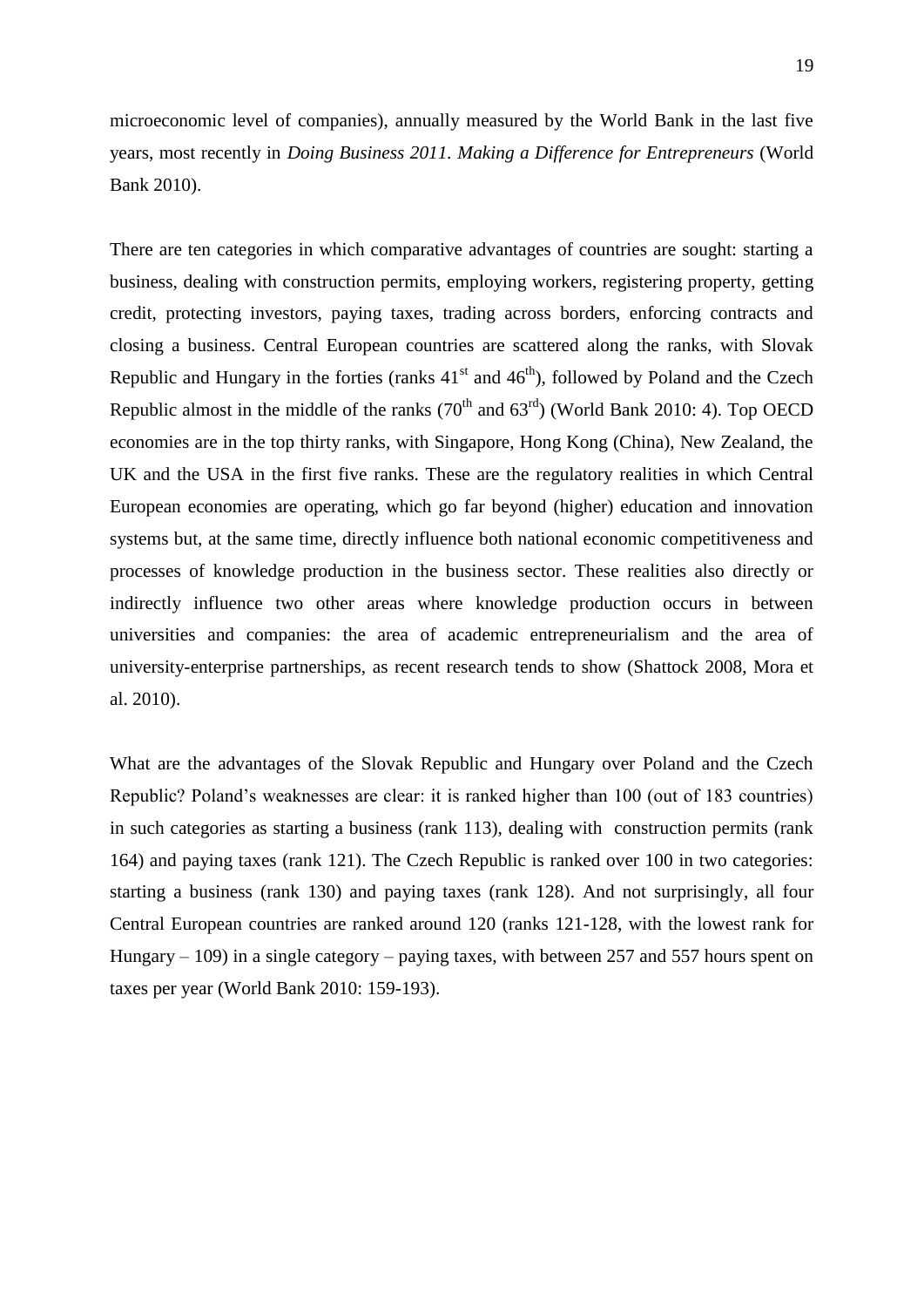| Indicators                              | Poland | Hungary | Czech<br>Republic | Slovak<br>Republic | Bulgaria | Romania |
|-----------------------------------------|--------|---------|-------------------|--------------------|----------|---------|
| <b>Ease of doing business</b>           | 70     | 46      | 63                | 41                 | 51       | 56      |
| Starting a business                     | 113    | 35      | 130               | 68                 | 43       | 44      |
| Dealing<br>with<br>construction permits | 164    | 86      | 76                | 56                 | 119      | 84      |
| Registering property                    | 86     | 41      | 47                | 9                  | 62       | 92      |
| Getting credit                          | 15     | 32      | 46                | 15                 | 6        | 15      |
| Protecting investors                    | 44     | 120     | 93                | 109                | 44       | 44      |
| Paying taxes                            | 121    | 109     | 128               | 122                | 85       | 151     |
| Trading across borders                  | 49     | 73      | 62                | 102                | 108      | 47      |
| Enforcing contracts                     | 77     | 22      | 78                | 71                 | 87       | 54      |
| Closing a business                      | 81     | 62      | 32                | 33                 | 83       | 102     |

Table 3. Ranks of countries in World Bank's ranking of favoring business regulations in 183 economies by the *Doing Business* indicators

**Source:** World Bank 2010: 159-193.

What is important in our context of Central European knowledge production is that higher education and innovation systems in Western European countries – as opposed to Central European countries – function in very competitive economies and companies, including companies involved in research, development, and innovation, operate in relatively friendly legal and regulatory environments. Which brings us back to two ideas: first, expectations from higher education (and innovation) systems should not be exaggerated in globally less competitive economies (such as Central European economies), as opposed to more competitive economies in which all other components of competitiveness are in place. And, second, the role of higher education (and innovation) systems in Central Europe and in Western Europe differs strongly due to a multitude of factors exogenous to higher education systems. The necessary (and measurable) need of "catching up with the West" in such areas as infrastructure, technology or business sophistication may be viewed as more important, and consequently public funding may be directed more easily towards these areas than towards higher education or R&D in public higher education. And, assessing the level of public funding for university research in almost all new EU member states, this is exactly what has been the case in the last two decades. Which comes close to recent Aghion and Howitt's claim from *Economics of Growth* that, generally, the closer a country to the productivity frontier, the more it becomes urgent to invest in higher education to foster innovation (and therefore in the US, growth will be enhanced by investing more in research education instead of two-year colleges, Aghion and Howitt 2009: 312). Central European countries are not at the productivity frontier, as shown in the research sector by both low publications intensity and low patents intensity.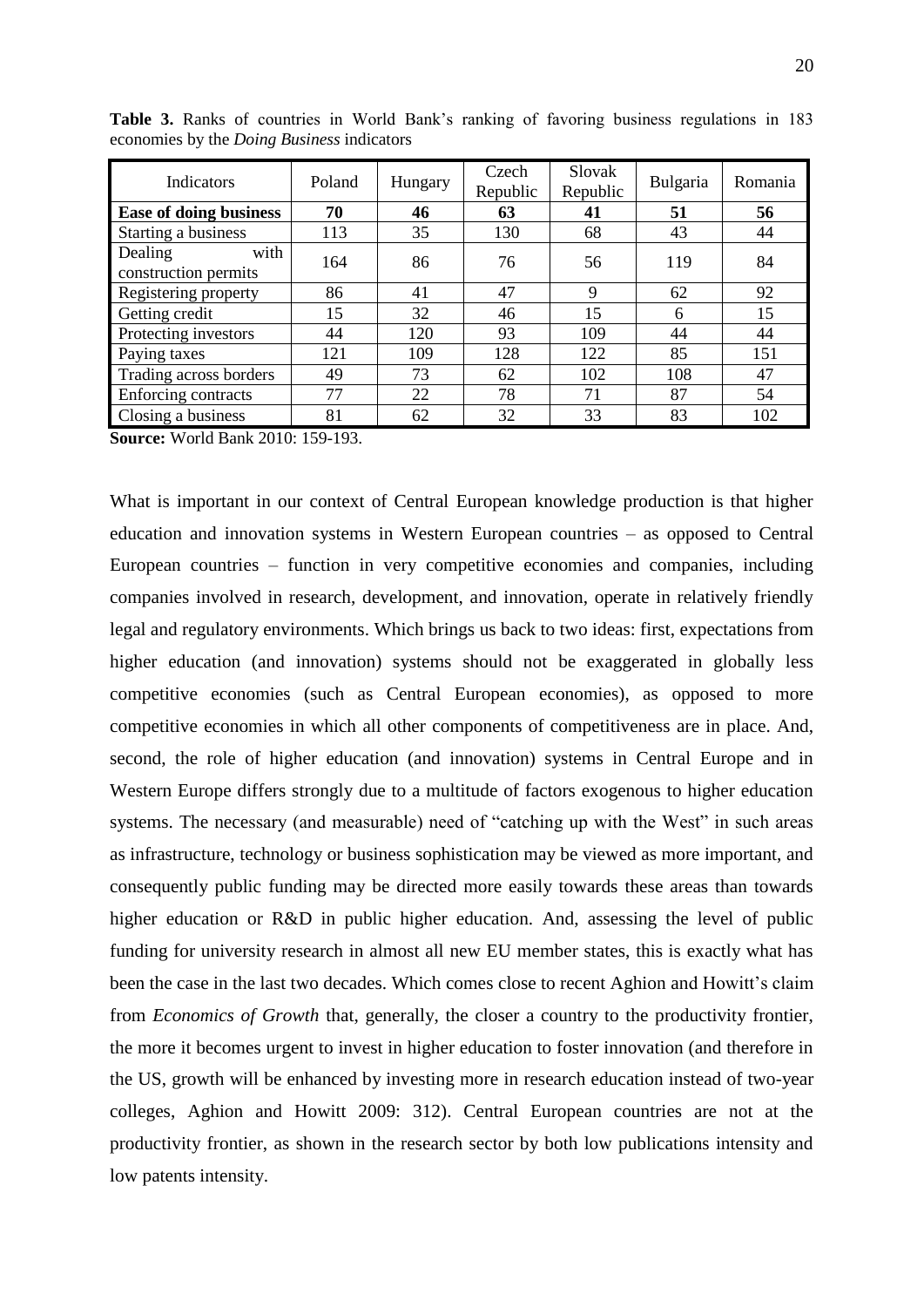## **Knowledge production and fiscal constraints**

The fiscal constraints in which higher education in Central Europe operates are high and there are high levels of inter-sectoral competition for (scarce) public funding. To give a dramatic illustration of the point: Poland in the global competitiveness index consistently ranks dramatically low in the last few years in one of the publicly most expensive categories – the pillar of infrastructure: quality of overall infrastructure is ranked  $108<sup>th</sup>$  out of 139 economies. quality of roads ranked  $131<sup>st</sup>$ , quality of port infrastructure is ranked  $114<sup>th</sup>$  and quality of air transport infrastructure ranked  $108<sup>th</sup>$ , Schwab 2010: 278; the three other countries are also generally ranked very low in all above sub-indices of infrastructure, with the exception of railroad infrastructure in the Czech and Slovak Republics.

|                                             | Poland | Hungary | Czech<br>Republic | Slovak<br>Republic | Bulgaria | Romania |
|---------------------------------------------|--------|---------|-------------------|--------------------|----------|---------|
| Quality<br>overall<br>of<br>infrastructure  | 108    | 49      | 37                | 65                 | 120      | 136     |
| Quality of roads                            | 131    | 63      | 80                | 67                 | 135      | 134     |
| Quality<br>railroad<br>of<br>infrastructure | 62     | 43      | 22                | 21                 | 54       | 70      |
| Quality of air transport<br>infrastructure  | 108    | 66      | 17                | 120                | 90       | 102     |

**Table 4.** Ranks by selected indicators of the "infrastructure" section

**Source:** Schwab 2010: 111-299.

Thus Central European knowledge production is performed not only in economies with different levels of competitiveness, and operating in different regulatory frameworks than most economically advanced Western European countries, as discussed above. Knowledge production is also performed in different, although convergent in the last two decades, labor markets and corresponding employment patterns, leading towards the service economy. There is a tendency of employment structures in Poland and other Central European countries to become similar to those in major OECD economies. In Poland, between 1994 and 2004, the share of those employed in agriculture and forestry decreased (from 24% to 18%), those employed in manufacturing also decreased (from 32% to 29%), and those employed in services increased substantially, from 44% to 53%. This is still far below the OECD average in terms of employment patterns but in terms of GDP by sector, the share of services is 66%, close to the OECD average of about 70%. The substantial difference, though, is that the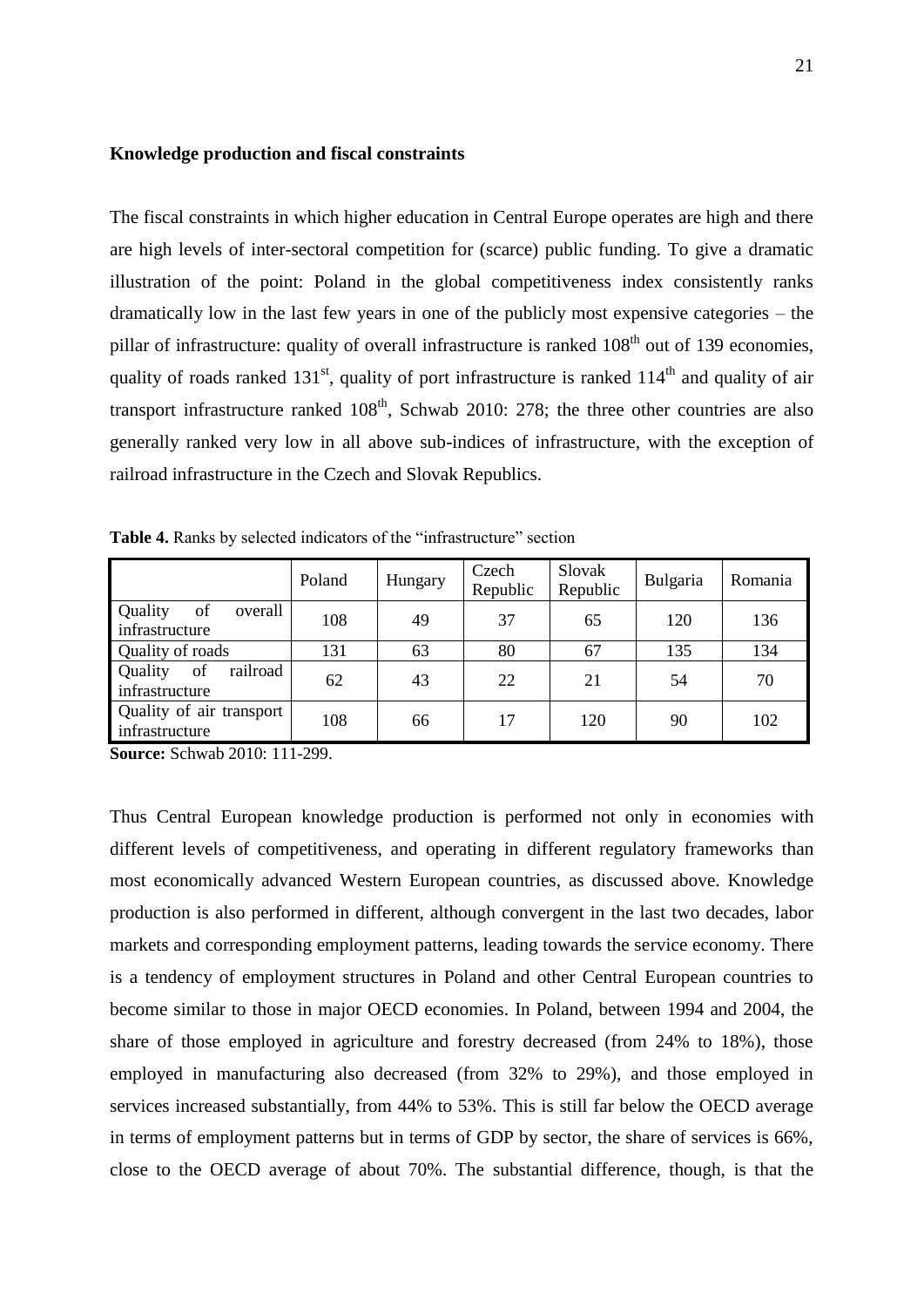service sector is composed of various activities, only some of which are knowledge-intensive. Central European countries lag behind in the share of knowledge-intensive service activities (which reaches 25-30% in the USA, France, or the UK; Anita Wölfl 2005: 9). In the business sector in Poland, for instance, there are only four companies with considerable (but still marginal by OECD standards) R&D investments – BRE Bank, Telekomunikacja Polska, Netia, and Orlen, with R&D funding between 5 and 23 million EUR (in 2007). The above factors have strong impact on the realities of knowledge production in higher education institutions, including their ability to do research in partnerships with the enterprise sector.

## **The geography of knowledge production in Europe: regions**

Apart from countries as units of analysis in knowledge-production assessment, in recent years also regions in European countries (referred to as NUTS 2 level) are increasingly becoming the focus of attention of both researchers and policy makers (see EC 2009, Hanell and Neubauer 2006, Arbo and Benneworth 2007, Goddard 2000, OECD 2007). A report on *Europe's Regional Research Systems: Current Trends and Structures* published by the European Commission presents a new typology of regions which is very relevant for the assessment of knowledge production in Central Europe.

There are six leading R&D performers in Europe (three regions in Germany and one in the Netherlands, Finland and Sweden each). All other regions in the EU are classified into four types: Type 1 regions are R&D-driven regions (a high publishing and a very high patenting intensity, business sector contributes an above average share to regional GERD), Type 2 regions are public-sector-centered, R&D supported regions (with a very high publishing intensity in contrast to an only slightly above average patenting intensity; gross expenditures for R&D per GDP are slightly above average, mostly accounted for by either universities or public research institutions; the contribution of the business sector is below average). Type 3 regions are broadly-based, R&D supported regions (with an average publishing and patenting intensity; unlike Type 1 or Type 2 regions, they are not home to outstanding centers of excellence in either public sector or business research). And, finally, Type 4 regions comprise the remaining regions in which R&D plays a small role (with a far below average publishing intensity, a very low patenting intensity and an amount of investment in R&D "that can only be described as complementary to the region's main drivers of growth", EC 2009: 40).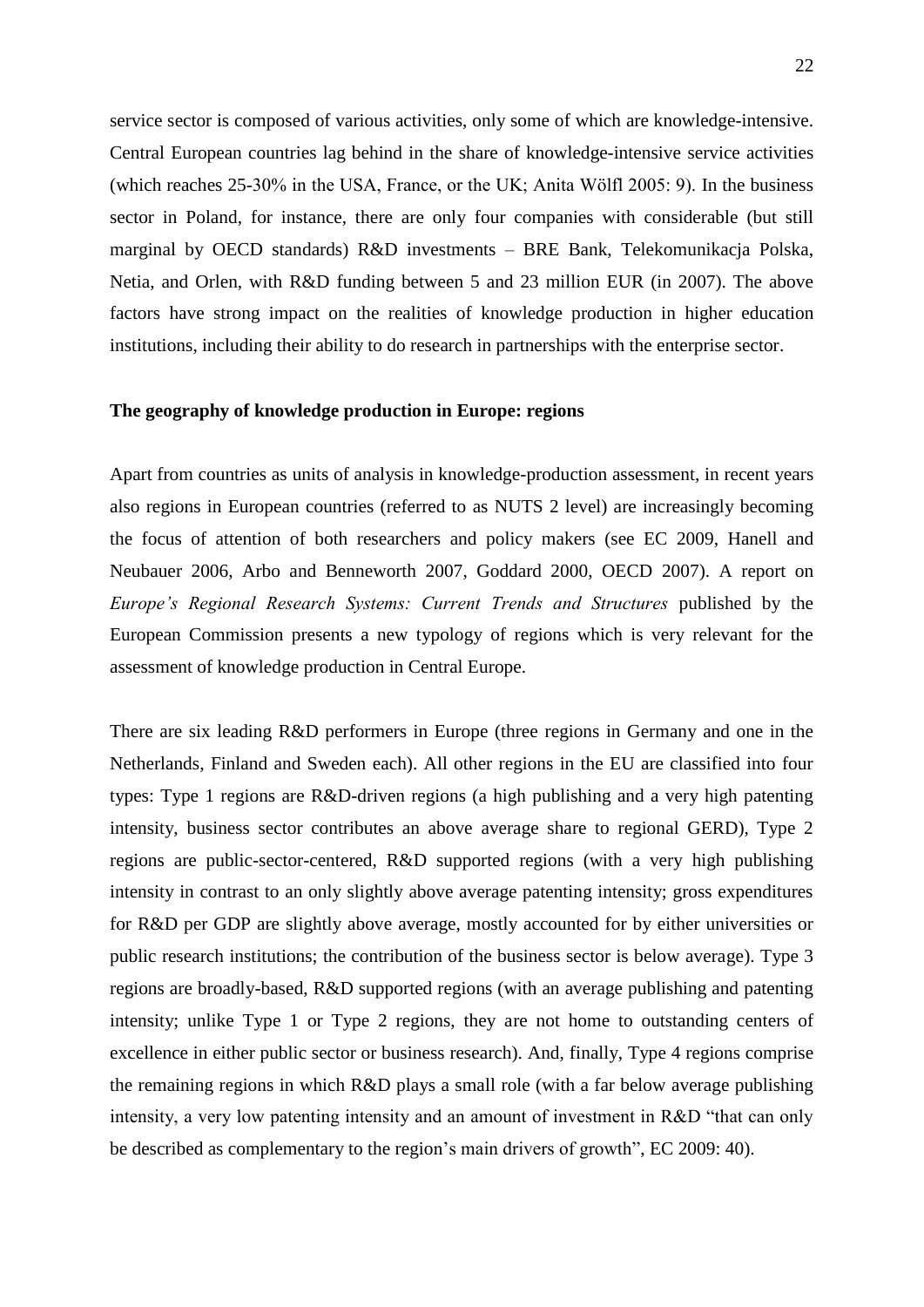With an exception of merely two regions (the Praha region in the Czech Republic and the *Bratislavsky kraj* region in the Slovak Republic), all regions in Central Europe (as well as, presumably, in Romania and Bulgaria, for which data are not available in a comparable format) are classified as either Type 3 or Type 4 regions, the vast majority of them being classified as Type 4 regions. Central European regions are weakest in research intensity and the least research-driven in the European Union.

A number of countries – including the four in Central Europe studied here – consist of Type 3 and Type 4 regions only (with the two above exceptions). The EC report concludes: "it is likely that within their national context they lack sources of knowledge to which an enlarged ERA network could provide access" (EC 2009: 44). A report on *Geographies of Knowledge Production in Europe* published by NORDREGIO stresses in its conclusions "a clear coreperiphery pattern" in the structure of knowledge intensity in Europe. "The East-West divide in Europe" – the theme of the present paper – is "still clearly discernable" (Hanell and Neubauer 2006: 28). Consequently, knowledge production in Central Europe, at a regional level, is performed in regions which are not R&D-driven: in the vast majority of regions R&D plays a supportive role or R&D is merely complementary to the local economy.

## **Conclusions**

A fair assessment of knowledge production in the region needs to refer back to historical legacies of the communist system and to two decades of its postcommunist transformations. Universities in Central Europe for half a century were operating under special circumstances, with far-reaching consequences for the postcommunist transition period and beyond. The early 1990s brought about rapid political and economic transformations, while in the next ten years the reform packages included also welfare policies and higher education policies. Despite a powerful role of European agendas in transforming higher education systems in the region in the 2000s, both prior to and following the EU accession in 2004, Central European higher education still struggles with communist and postcommunist legacies. Consequently, social narratives, or founding ideas, about the role of universities in society and economy produced by universities themselves are relatively weak, as opposed to strong narratives increasingly produced by policy makers involved in comprehensive reform programs, as the Polish example clearly indicates.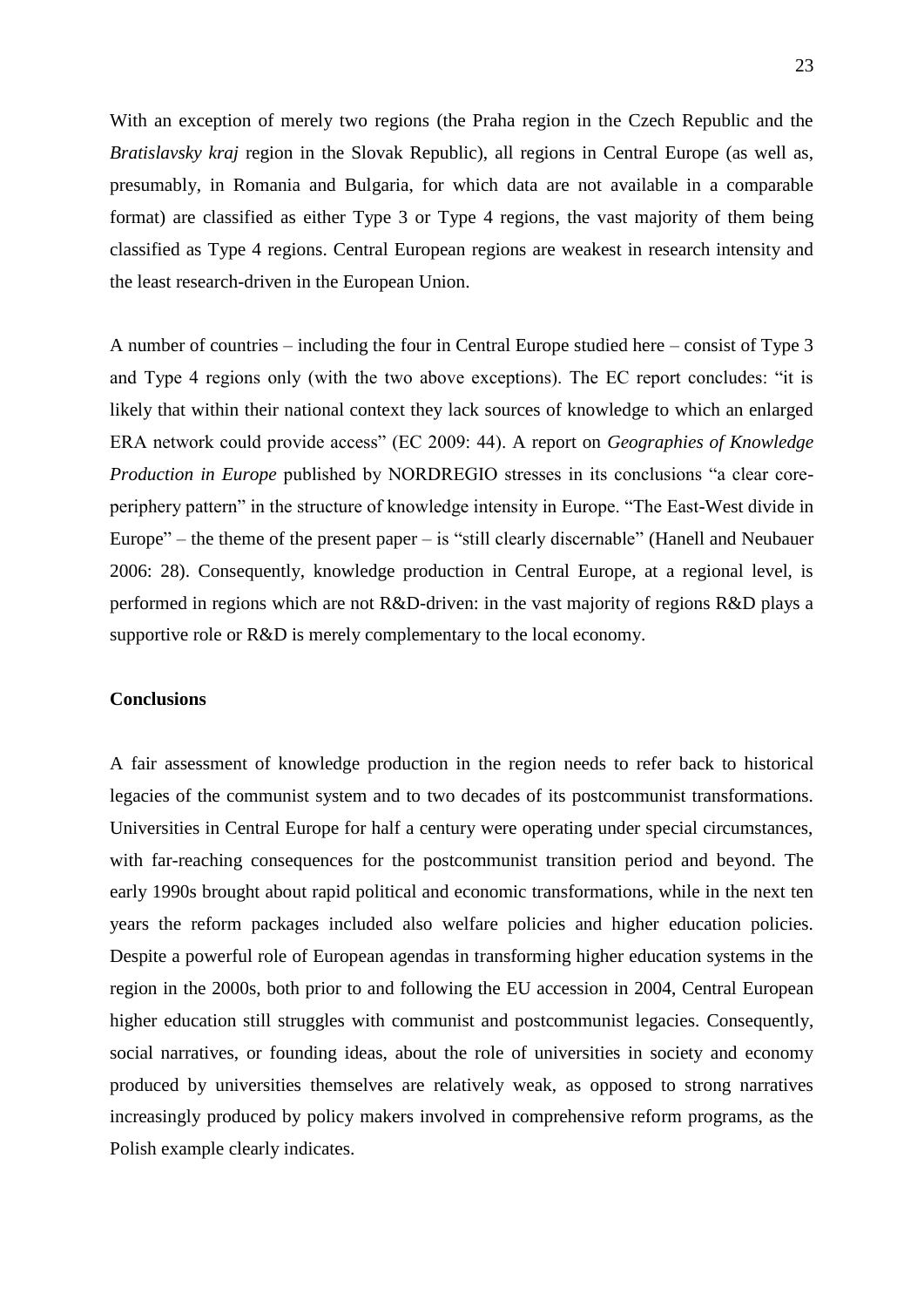The East/West divide in knowledge production continues, as testified by assessments of both higher education and innovation systems. On economic grounds, both pillars of economic competitiveness related to higher education (higher education and training, and innovation) are weak, as are both research and patenting outputs in the region. The role of factors other than higher education and innovation systems is substantially more important for competitiveness and growth in Central Europe than in affluent Western economies. The international visibility of universities as knowledge production centers is extremely low, with just a few of them present in either global or European university rankings. The analysis of the geography of knowledge production at the level of regions may indicate that Central Europe is in danger of being effectively cut off from the emergent European Research Area. The very idea of knowledge economies may be far more difficult to apply in the region than is generally accepted in OECD and EC discourse.

The East/West differences in higher education systems and in university knowledge production may be bigger than expected, and the role of historical legacies may be more longterm than generally assumed in both social sciences and public policy studies on the region. Transformations of universities may take much longer and the gradual convergence of both higher education and research systems in two parts of Europe cannot be taken for granted without thoughtful changes in both university funding (including both its modes and its levels) and governance. Central European universities desperately struggle to remain in the global academic center but their gradual decline to academic peripheries cannot be excluded if proper measures are not taken. Which brings to the top of the agenda the issues of European integration in higher education and research on the one hand, and of revised national policies in the two areas in the region on the other hand.

*\* The author gratefully acknowledges the support of two institutions: the Ministry of Science and Higher Education through its grant No. N N106 020136, and the EEA Grants/Norway Grants scheme through its grant No. FSS/2008/X/D4/W/002.*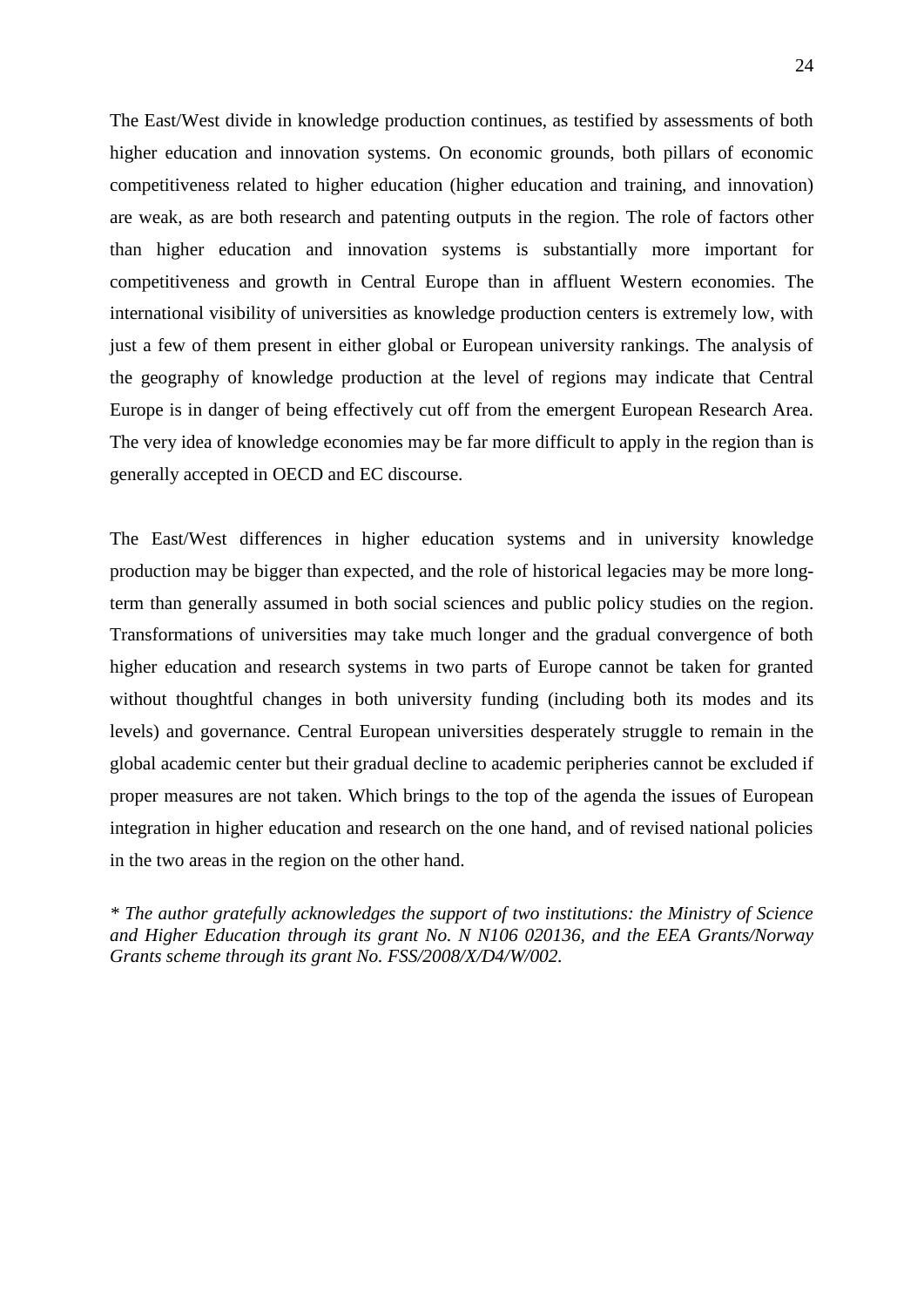#### **References:**

- Aghion, P. and P. Howitt (2009). *The Economics of Growth*. Cambridge, MA: The MIT Press.
- Arbo, P. and P. Benneworth (2007). *Understanding the Regional Contribution of Higher Education Institutions.* Paris: OECD/IMHE.
- Barr N., ed. (2005). *Labor Markets and Social Policy in Central and Eastern Europe. The Accession and Beyond*. Oxford: Oxford UP.
- Barr, N. (2001). *The Welfare State as Piggy Bank. Information, Risk, Uncertainty, and the Role of the State*. Oxford: Oxford UP.
- Barr, N., ed. (1994). *Labor Markets and Social Policy in Central and Eastern Europe. The Transition and Beyond*. Oxford: Oxford UP.
- Berend, I. T. (2007). "Social Shock in Transforming Central and Eastern Europe". *Communist and Post-Communist Studies*. Vol. 40 (3). 269-280.
- Bonaccorsi, A. and C. Daraio, eds. (2007). *Universities and Strategic Knowledge Creation. Specialization and Performance in Europe.* Cheltenham: Edward Elgar.
- Brunsson, N., K. Sahlin-Andersson (2000). "Constructing Organizations: The Example of Public Sector Reform". *Organization Studies*. Vol. 21. No. 4. 721-746.
- Castles, F. G, S. Leibfried, J. Lewis, H. Obinger and Ch. Pierson, eds. (2010). *The Oxford Handbook of the Welfare State.* Oxford: Oxford University Press.
- CHEPS (2010). *Progress in Higher Education Reform Across Europe*. *Funding Reform. Volume 1: Executive Summary and Main Report.* Enschede: CHEPS.
- Cunning, M., M. Godfrey and D. Holzer-Zelazewska (2007). *Vocational Education in the New EU Member States*. Washington DC: the World Bank.
- EC (2009). *Europe's Regional Research Systems: Current Trends and Structures*. Brussels: European Commission.
- Elster, J., C. Offe and U. K. Preuss (1998). *Institutional Design in Post-Communist Societies. Rebuilding the Ship at Sea.* Cambridge: Cambridge University Press.
- Esping-Andersen, G. (1990). *The Three Worlds of Welfare Capitalism*. Princeton: Princeton University Press.
- Esping-Andersen, G., ed. (1996). *Welfare States in Transition. National Adaptations in Global Economies*. London: SAGE.
- Foray, D. (2006). *The Economics of Knowledge*. Cambridge, MA: the MIT Press.

Goddard, J. (2000). *The Response of HEIs to Regional Needs*. Newcastle upon Tyne.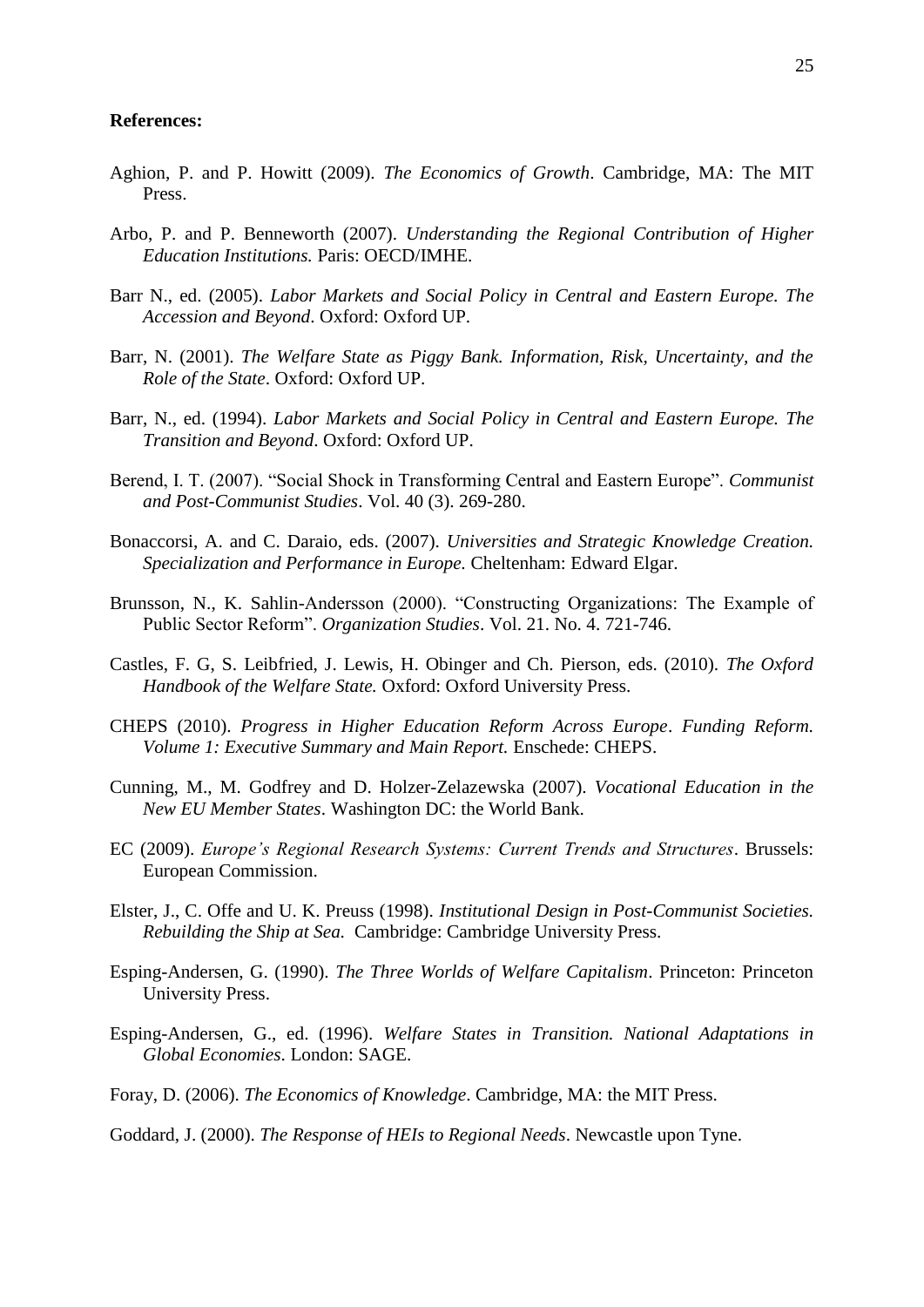- Hannell T. and J. Neubauer (2006). *Geographies of Knowledge Production in Europe*. Stockholm: NORDREGIO.
- Inglot, T. (2008). *Welfare States in East Central Europe 1919-2004*. Cambridge: Cambridge University Press.
- Kwiek, M. (2007). "The University and the Welfare State in Transition. Changing Public Services in a Wider Context". In: D. Epstein, R. Deem et al. (eds.). *World Yearbook of Education 2008.* New York: Routledge. 32-50.
- Kwiek, M. (2008a). "Academic Entrepreneurship vs. Changing Governance and Institutional Management Structures at European Universities". *Policy Futures in Education*. Vol. 6. No. 6. 2008. 757-770.
- Kwiek, M. (2008b). "Entrepreneurialism and Private Higher Education in Europe". In: Michael Shattock (ed.). *Entrepreneurialism in Universities and the Knowledge Economy.* Maidenhead and New York: Open University Press. McGraw-Hill. 100-120.
- Kwiek, M. (2008c). "Accessibility and Equity, Market Forces and Entrepreneurship: Developments in Higher Education in Central and Eastern Europe". *Higher Education Management and Policy*. Vol. 20, no. 1. March 2008. 89-110.
- Kwiek, M. (2009a). "The Two Decades of Privatization in Polish Higher Education. Cost-Sharing, Equity and Access". In: Jane Knight (ed.). *Financing Higher Education: Equity and Access*. Rotterdam/Boston/Taipei: Sense Publishers. 149-168.
- Kwiek, M. (2009b). "The Changing Attractiveness of European Higher Education". In: Barbara Kehm, Jeroen Huisman and Bjorn Stensaker, eds. *The European Higher Education Area: Perspectives on a Moving Target.* Rotterdam/Boston/Taipei: Sense Publishers. 107-124.
- Kwiek, M. (2010). "Creeping Marketization: Where Polish Private and Public Higher Education Sectors Meet". In: Roger Brown, ed., *Higher Education and the Market.* New York: Routledge. 135-146.
- Kwiek, M. (2011). "The Public-Private Dynamics in Polish Higher Education. Demand-Absorbing Private Growth and Its Implications". *Higher Education Forum.* No. 8 (2011). 101-124.
- Kwiek, M. and P. Maassen, eds. (2011). *National Higher Education Reforms in a European Context: Comparative Reflections on Poland and Norway*. Frankfurt and New York: Peter Lang, forthcoming)
- Leydessdorf, L. (2006). *The Knowledge-Based Economy: Modeled, Measured, Simulated*. Boca Raton: Universal Publishers.
- Maassen, P. and J. P. Olsen, eds. (2007). *University Dynamics and European Integration*. Dordrecht: Springer.
- Mateju, P., B. Rehakova and N. Simonova (2007). "The Czech Republic: Structural Growth of Inequality in Access to Higher Education". In: Shavit, Y., R. Arum and A. Gamoran,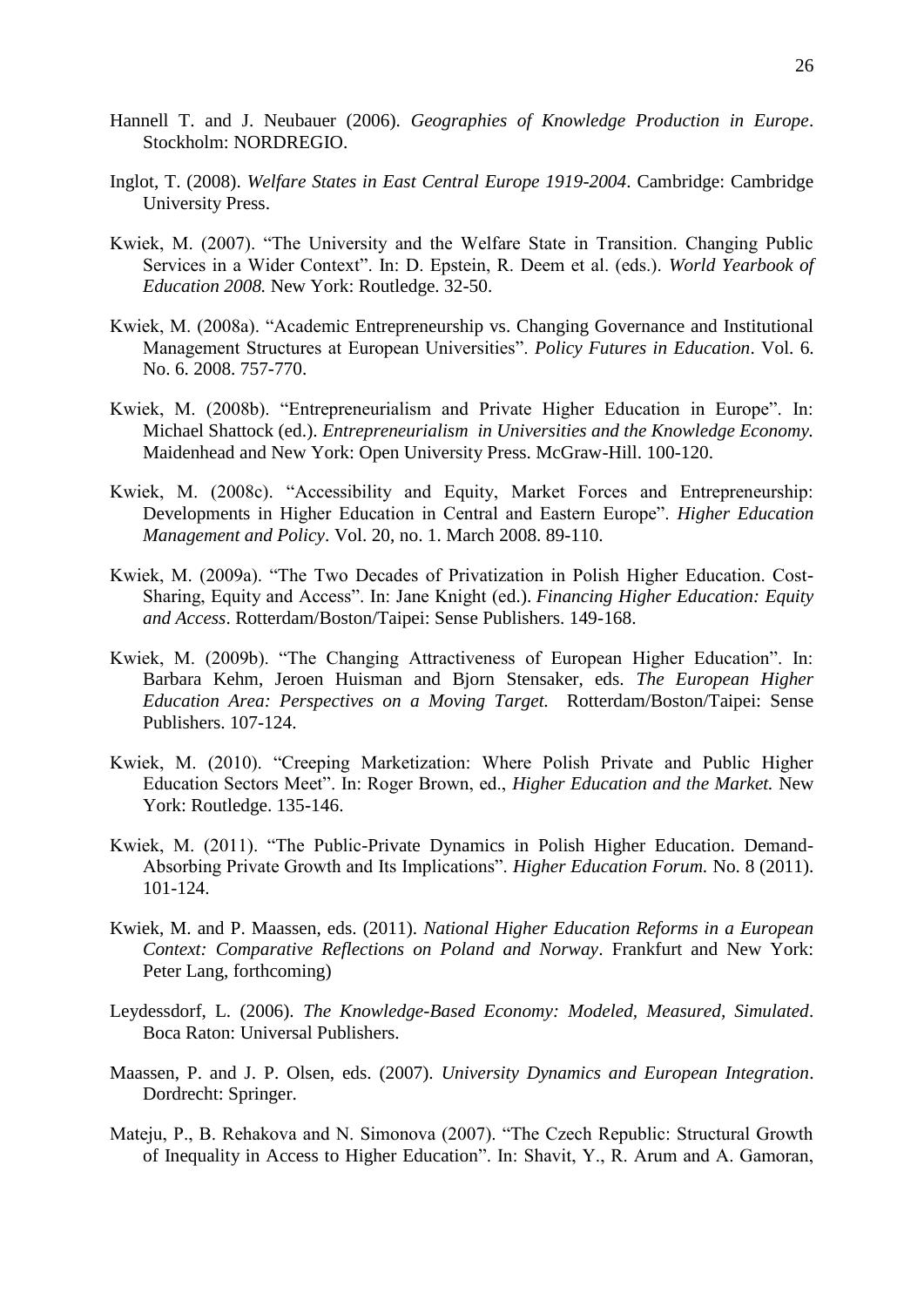eds., *Stratification in Higher Education. A Comparative Study.* Stanford: Stanford University Press. 374-399.

- Meyer, J. W., F. O. Ramirez, D. J. Frank, and E. Schofer (2007). "Higher Education as an Institution". In: Patricia Gumport, ed., *Sociology of Higher Education. Contributions and Their Contexts.* Baltimore: Johns Hopkins University Press. 187-221.
- Mora, J.-G., A. Detmer and M.-J. Vieira, eds. (2010). *Good Practices in University-Enterprise Partnerships GOODUEP.* CEGES: Valencia.
- OECD (1996). *The Knowledge-Based Economy.* OECD: Author.
- OECD (2007). *Higher Education and Regions. Globally Competitive, Locally Engaged.* Paris: OECD.
- OECD (2008a). *Higher Education at a Glance.* Paris: OECD.
- OECD (2008b). *Tertiary Education for the Knowledge Society*. 2 vols. By Paulo Santiago et al. Paris: OECD.
- Olsen, J. P. (2007d). "The Institutional Dynamics of the European University". In: Maassen and Olsen (2007). 25-54.
- Orenstein, M. A. (2008). "Postcommunist Welfare States". *Journal of Democracy*. Vol. 19. No. 4. October 2008. 80-94.
- Orenstein, M. A. and M. R. Haas (2005). "Globalization and the Future of Welfare States in Post-Communist East-Central European Countries". In: Glatzer, M., and D. Rueschemeyer, eds., *Globalization and the Future of the Welfare State.* Pittsburgh: University of Pittsburgh Press. 130-152.
- Porter, M. E., X. Sala-i-Martin and K. Schwab (2008). *The Global Competitiveness Report 2007-2008*. New York: Palgrave.
- Ramirez, F. O. (2006). "The Rationalization of Universities". In: M.-L. Djelic and K. Sahlin-Andersson, eds., *Transnational Governance. Institutional Dynamics of Regulation*. Cambridge: Cambridge University Press. 225-246.
- Schwab, K. (2010). *The Global Competitiveness Report 2010-2011*. New York: Palgrave.
- Shattock, M. (2008). *Entrepreneurialism in Universities and the Knowledge Economy. Diversification and Organizational Change in European Higher Education*. Maidenhead: Open University Press and SRHE.
- Shattock, M., and P. Temple (2006). "Entrepreneurialism and the Knowledge Society: some conclusions from cross national studies", a paper presented at the EAIR Forum, Rome.
- Stehr, N. (1994). *Knowledge Societies.* London: Sage.
- Stehr, N. (2002). *Knowledge and Economic Conduct. The Social Foundations of the Modern Economy*. Toronto: University of Toronto Press.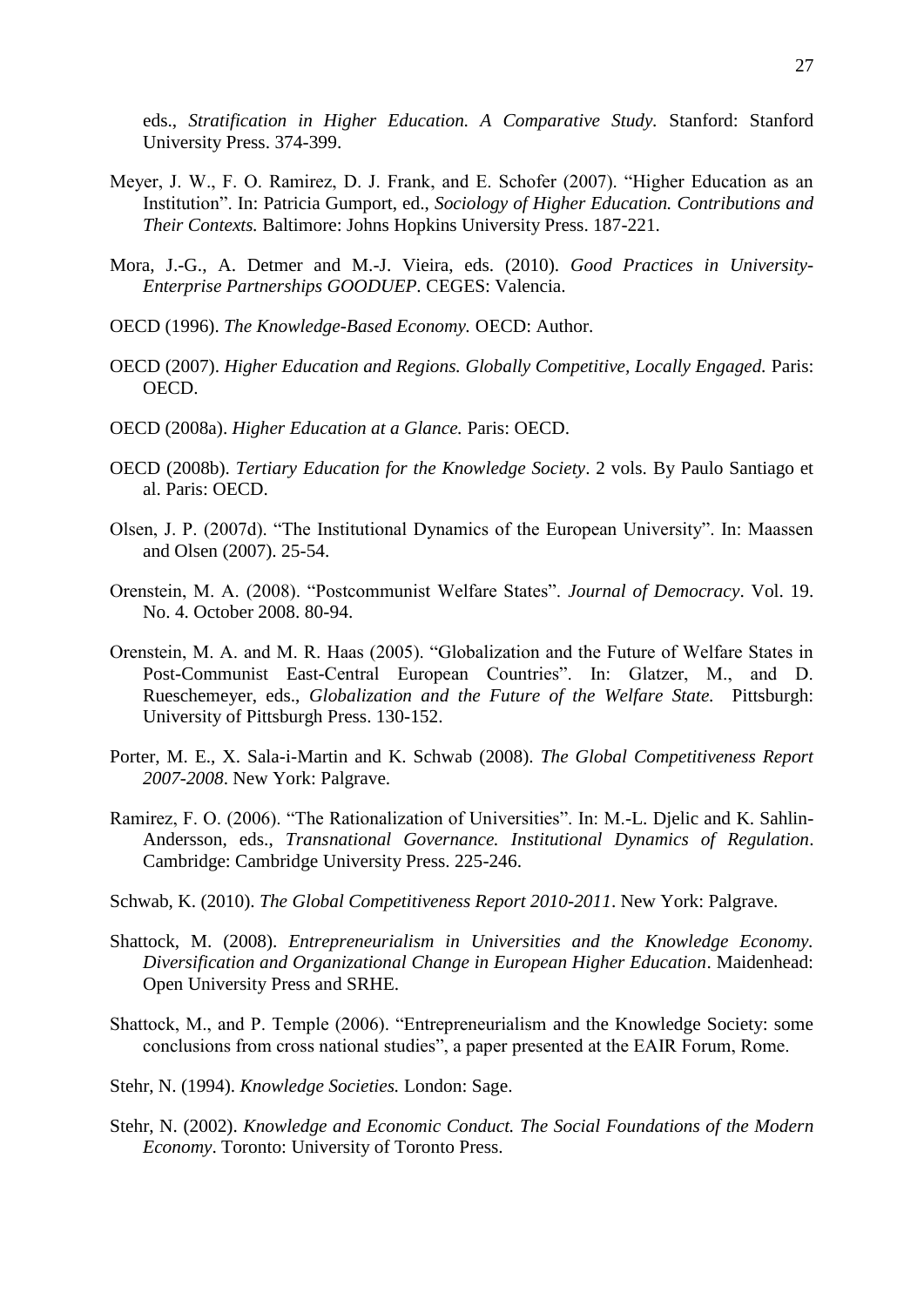- Tomka, B. (2005). "The Politics of Institutionalized Volatility: Lessons from East Central European Welfare Reforms". In: Cain, M., N. Gelazis and T. Inglot, eds., *Fighting Poverty and Reforming Social Security: What Can Post-Soviet States Learn From the New Democracies of Central Europe?* Washington DC: Woodrow Wilson Center. 67-85.
- Wölfl, A. (2005). "The Service Economy in OECD Countries". OECD Science, Technology and Industry Working Papers 2005/2. Paris: OECD.
- World Bank (2007). *Building Knowledge Economies. Advanced Strategies for Development*. Washington, DC: Author.
- World Bank (2010). *Doing Business 2011. Making a Difference for Entrepreneurs*. Washington, DC: Author.

*Professor Marek Kwiek Center for Public Policy Studies, Director Poznan University, Poland kwiekm@amu.edu.pl*